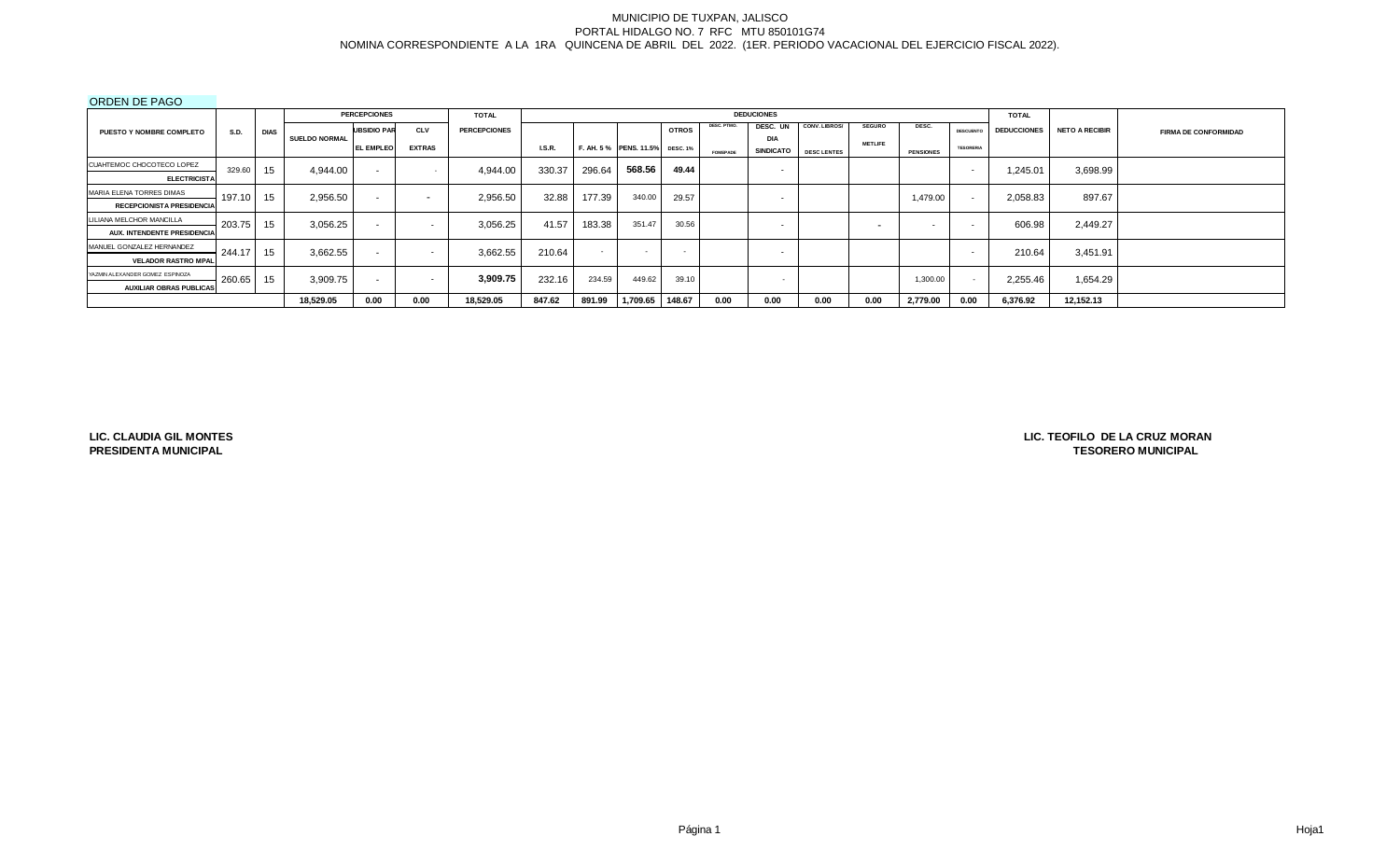ORDEN DE PAGO

|                                                  |        |          |                      | <b>PERCEPCIONES</b>      |                          | <b>TOTAL</b>        |                                   |        |                        |                 |                 | <b>DEDUCIONES</b>        |                          |                          |                  |                          | <b>TOTAL</b>       |                       |                             |
|--------------------------------------------------|--------|----------|----------------------|--------------------------|--------------------------|---------------------|-----------------------------------|--------|------------------------|-----------------|-----------------|--------------------------|--------------------------|--------------------------|------------------|--------------------------|--------------------|-----------------------|-----------------------------|
| <b>PUESTO Y NOMBRE COMPLETO</b>                  | S.D.   | DIAS     |                      | <b>UBSIDIO PAR</b>       | <b>CLV</b>               | <b>PERCEPCIONES</b> |                                   |        |                        | <b>OTROS</b>    | DESC. PTMO.     | DESC. UN                 | CONV. LIBROS/            | <b>SEGURO</b>            | DESC.            | <b>DESCUENTO</b>         | <b>DEDUCCIONES</b> | <b>NETO A RECIBIR</b> | <b>FIRMA DE CONFORMIDAD</b> |
|                                                  |        |          | <b>SUELDO NORMAL</b> | EL EMPLEO                | <b>EXTRAS</b>            |                     | <b>I.S.R.</b>                     |        | F. AH. 5 % PENS. 11.5% | <b>DESC. 1%</b> |                 | <b>DIA</b>               |                          | <b>METLIFE</b>           |                  | <b>TESORERIA</b>         |                    |                       |                             |
|                                                  |        |          |                      |                          |                          |                     |                                   |        |                        |                 | <b>FOMEPADE</b> |                          | SINDICATO DESCLENTES     |                          | <b>PENSIONES</b> |                          |                    |                       |                             |
| MA DEL CARMEN DIMAS FABIAN                       | 231.98 | 15       | 3,479.70             | $\sim$                   | $\sim$                   | 3.479.70            | 94.64                             | 208.78 | 400.17                 | 34.80           |                 | $\overline{\phantom{a}}$ |                          | 323.70                   | 1,448.00         | $\sim$                   | 2,510.08           | 969.62                |                             |
| AUX. DE PROMOCION ECONOMICA                      |        |          |                      |                          |                          |                     |                                   |        |                        |                 |                 |                          |                          |                          |                  |                          |                    |                       |                             |
| RUBEN FABIAN ISABELES                            | 164.98 | 15       | 2.474.70             | 16.16                    | $\overline{\phantom{0}}$ | 2,490.86            |                                   | 148.48 | 284.59                 | 24.75           | $\sim$          | $\sim$                   |                          |                          |                  | $\overline{\phantom{0}}$ | 457.82             | 2,033.04              |                             |
| <b>JARDINERO</b>                                 |        |          |                      |                          |                          |                     |                                   |        |                        |                 |                 |                          |                          |                          |                  |                          |                    |                       |                             |
|                                                  | 227.44 | $\Omega$ |                      | $\sim$                   |                          | $\sim$              | $\sim$                            |        |                        |                 | $\sim$          |                          |                          |                          |                  | $\sim$                   | $\sim$             | $\sim$                |                             |
| <b>AUX. PLANEACION</b>                           |        |          |                      |                          |                          |                     |                                   |        |                        |                 |                 |                          |                          |                          |                  |                          |                    |                       |                             |
| JUAN HUMBERTO MUNGUIA DIAZ                       | 457.14 | 15       | 6,857.10             | $\sim$                   | $\overline{\phantom{a}}$ | 6,857.10            | 602.86                            |        |                        |                 |                 |                          |                          |                          |                  | $\sim$                   | 602.86             | 6,254.24              |                             |
| JEFE DPTO, PATRIMONIO                            |        |          |                      |                          |                          |                     |                                   |        |                        |                 |                 |                          |                          |                          |                  |                          |                    |                       |                             |
| JUAN VAZQUEZ PALOMINO                            | 170.70 | 15       | 2,560.50             | 10.67                    |                          | 2.571.17            |                                   | 153.63 | 294.46                 | 25.61           |                 | $\overline{\phantom{a}}$ |                          |                          |                  | $\overline{\phantom{a}}$ | 473.69             | 2,097.48              |                             |
| <b>ENC. EQUIPO DE BOMBEC</b>                     |        |          |                      |                          |                          |                     |                                   |        |                        |                 |                 |                          |                          |                          |                  |                          |                    |                       |                             |
| MARGARITA GARCIA VACA                            | 655.97 | 15       | 9,839.55             | $\sim$                   | $\sim$                   | 9,839.55            | 1,112.50                          | $\sim$ |                        | $\sim$          |                 | $\sim$                   |                          |                          | $\sim$           | $\sim$                   | 1.112.50           | 8,727.05              |                             |
| <b>ASESOR DE PRESIDENCIA</b>                     |        |          |                      |                          |                          |                     |                                   |        |                        |                 |                 |                          |                          |                          |                  |                          |                    |                       |                             |
| JOSE LUIS CASILLA NUÑEZ                          | 913.52 | 15       | 13,702.80            | $\overline{\phantom{a}}$ | $\sim$                   | 13,702.80           | 1,779.33                          |        |                        |                 | $\sim$          |                          | $\overline{\phantom{0}}$ |                          |                  | $\overline{\phantom{a}}$ | 1,779.33           | 11,923.47             |                             |
| <b>DIR. SERV MUNICIPALES</b>                     |        |          |                      |                          |                          |                     |                                   |        |                        |                 |                 |                          |                          |                          |                  |                          |                    |                       |                             |
| VICTOR MORAN MEZA                                | 164.61 | 15       | 2,469.15             | 16.52                    | $\sim$                   | 2,485.67            | $\sim$                            | 148.15 | 283.95                 | 24.69           |                 |                          |                          |                          |                  |                          | 456.79             | 2,028.88              |                             |
| <b>VELARDO AUDITORIO MPAL</b>                    |        |          |                      |                          |                          |                     |                                   |        |                        |                 |                 |                          |                          |                          |                  |                          |                    |                       |                             |
| LUCERO JAZMIN LLAMAS OCHOA                       | 138.07 | 15       | 2.071.05             | 70.41                    |                          | 2.141.46            |                                   |        |                        |                 |                 |                          |                          |                          |                  | $\sim$                   |                    | 2,141.46              |                             |
| <b>FONTANERO DELEGACION HIGUERA</b>              |        |          |                      |                          |                          |                     |                                   |        |                        |                 |                 |                          |                          |                          |                  |                          |                    |                       |                             |
| MA. DEL ROSARIO LOPEZ GARCIA                     | 457.14 | 15       | 6.857.10             | $\sim$                   |                          | 6,857.10            | 602.86                            |        |                        |                 | $\sim$          |                          |                          |                          |                  |                          | 602.86             | 6,254.24              |                             |
| JEFE DEL DPTO, ADULTOS MAYORES                   |        |          |                      |                          |                          |                     |                                   |        |                        |                 |                 |                          |                          |                          |                  |                          |                    |                       |                             |
| VERONICA ALEJANDRA VELAZQUEZ CORTES              | 227.48 | 15       | 3,412.20             | $\sim$                   |                          | 3,412.20            | 88.77                             | 204.73 | 392.40                 | 34.12           |                 | $\sim$                   |                          | $\overline{\phantom{a}}$ | $\sim$           | $\overline{\phantom{a}}$ | 720.03             | 2,692.17              |                             |
| <b>AUX. PADRON Y LICENCIAS</b>                   |        |          |                      |                          |                          |                     |                                   |        |                        |                 |                 |                          |                          |                          |                  |                          |                    |                       |                             |
| JUAN CARLOS CHAVEZ FLORES<br><b>AGUA POTABLE</b> | 208.20 | 15       | 3,123.00             | $\sim$                   | 676.65                   | 3,799.65            | 63.60                             | 187.38 | 359.15                 | 31.23           |                 | $\sim$                   |                          |                          |                  | $\sim$                   | 641.36             | 3,158.30              | $\star$                     |
|                                                  |        |          | 56.846.85            | 113.76                   | 676.65                   | 57.637.26           | 4,344.56 1,051.16 2,014.71 175.19 |        |                        |                 | 0.00            | 0.00                     | 0.00                     | 323.70                   | 1,448.00         | 0.00                     | 9,357.32           | 48.279.94             |                             |

**LIC. CLAUDIA GIL MONTES PRESIDENTA MUNICIPAL**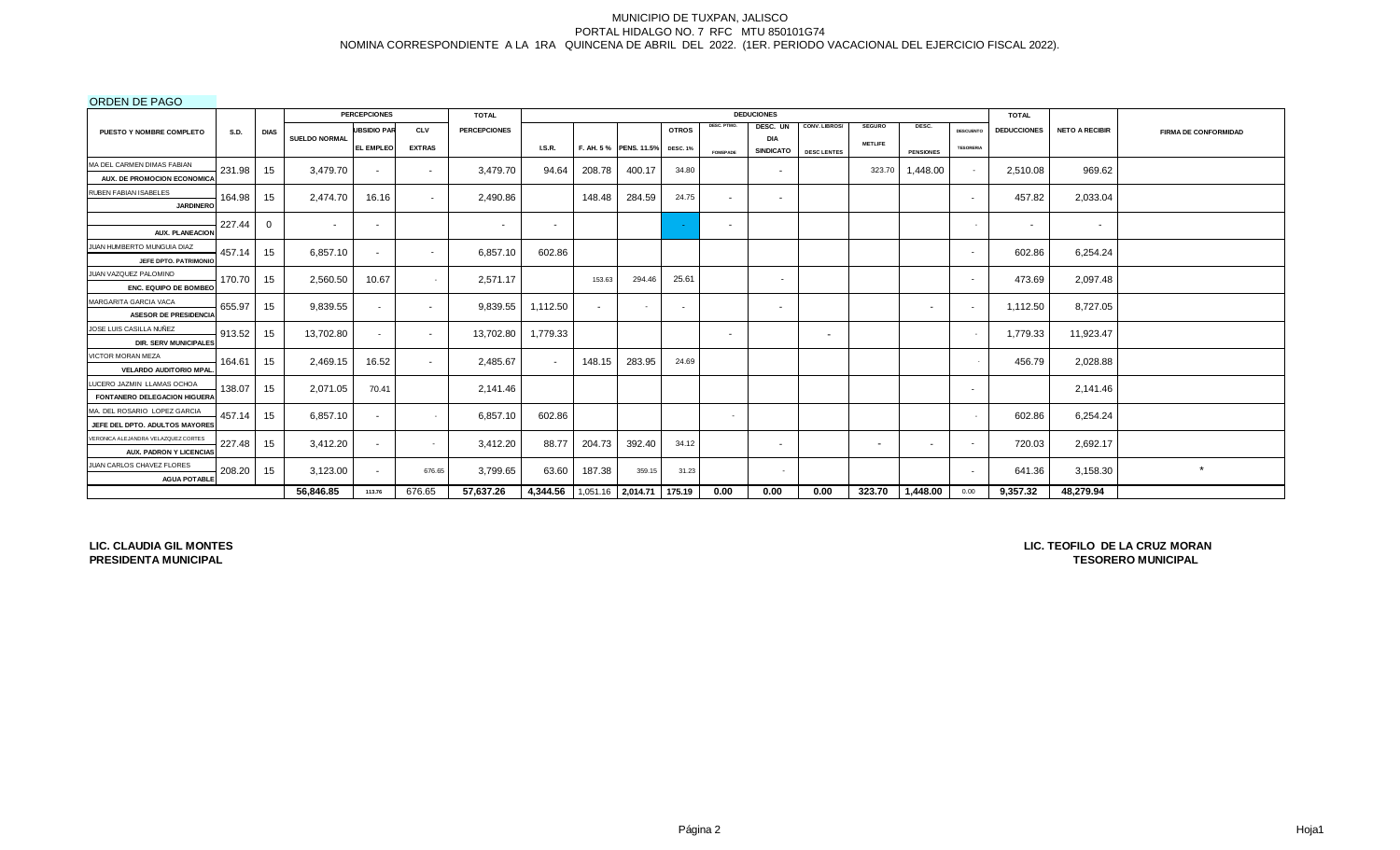ORDEN DE PAGO

| -------------                                                |             |             |                          | <b>PERCEPCIONES</b> |               | <b>TOTAL</b>        |               |        |                       |                         |                 | <b>DEDUCIONES</b>              |                    |                |                  |                  | <b>TOTAL</b>       |                       |                             |
|--------------------------------------------------------------|-------------|-------------|--------------------------|---------------------|---------------|---------------------|---------------|--------|-----------------------|-------------------------|-----------------|--------------------------------|--------------------|----------------|------------------|------------------|--------------------|-----------------------|-----------------------------|
| <b>PUESTO Y NOMBRE COMPLETO</b>                              | <b>S.D.</b> | <b>DIAS</b> |                          | <b>UBSIDIO PAR</b>  | <b>CLV</b>    | <b>PERCEPCIONES</b> |               |        |                       | <b>OTROS</b>            | DESC. PTMO.     | DESC. UN                       | CONV. LIBROS/      | <b>SEGURO</b>  | DESC.            | <b>DESCUENTO</b> | <b>DEDUCCIONES</b> | <b>NETO A RECIBIR</b> | <b>FIRMA DE CONFORMIDAD</b> |
|                                                              |             |             | <b>SUELDO NORMAL</b>     | <b>EL EMPLEO</b>    | <b>EXTRAS</b> |                     | <b>I.S.R.</b> |        | F. AH. 5% PENS. 11.5% | <b>CUOTA SIND</b><br>1% | <b>FOMEPADE</b> | <b>DIA</b><br><b>SINDICATO</b> | <b>DESC LENTES</b> | <b>METLIFE</b> | <b>PENSIONES</b> | <b>TESORERIA</b> |                    |                       |                             |
| MARIA GARCIA ALVAREZ                                         | 154.50      | 15          | 2,317.50                 | 40.71               |               | 2,358.21            |               |        |                       |                         |                 |                                |                    |                |                  | $\sim$           |                    | 2,358.21              |                             |
| <b>AUX. INTENDENCIA</b><br>MARIA DEL CARMEN RAMIREZ VELASCO  | 116.78      | 15          | 1,751.70                 | 90.85               |               | 1,842.55            |               | 105.10 | 201.45                | 17.52                   |                 |                                |                    |                |                  | $\sim$           | 324.06             | 1,518.49              |                             |
| <b>MECANOGRAFA BUEN PAIS</b>                                 |             |             |                          |                     |               |                     |               |        |                       |                         |                 | $\sim$                         |                    | $\sim$         |                  |                  |                    |                       |                             |
| SALVADOR MURGUIA CHAVEZ<br><b>PARQUES Y JARDINES</b>         | 164.93      | 15          | 2,473.95                 | 16.21               |               | 2,490.16            |               |        |                       |                         |                 |                                |                    |                |                  | $\sim$           |                    | 2,490.16              |                             |
| EDUARDO CUEVAS AVIÑA<br>FONTANERO DEL. 21 NOVIEMBRE          | 172.87      | 15          | 2,593.05                 | 8.59                |               | 2,601.64            | $\sim$        |        |                       | $\sim$                  | $\sim$          | $\overline{\phantom{a}}$       |                    |                |                  | $\sim$           |                    | 2,601.64              |                             |
| NANCY ESTHER MARTINEZ MARTINEZ<br><b>SECRETARIA</b>          | 234.33      | 15          | 3,514.95                 | $\sim$              | $\sim$        | 3,514.95            | 111.89        |        |                       | 34.13                   |                 |                                |                    |                |                  | $\sim$           | 146.02             | 3,368.93              |                             |
| ABRAHAM HUMBERTO VAZQUEZ VALENCIA<br><b>CHOFER</b>           | 216.85      |             | $\overline{\phantom{a}}$ | $\sim$              | $\sim$        | $\sim$              | $\sim$        |        |                       |                         |                 |                                |                    |                |                  | $\sim$           | $\sim$             | $\sim$                | $\star$                     |
| DAVID ALEJANDRO GIL MUNGUIA<br>AUXILIAR IMAJ                 | 150.46      | 15          | 2,256.90                 | 44.59               |               | 2,301.49            | $\sim$        |        |                       |                         |                 |                                |                    |                |                  | $\sim$           |                    | 2,301.49              |                             |
| SERGIO SALDAÑA GOMEZ<br><b>JARDINERO</b>                     | 130.34      | 15          | 1,955.10                 | 77.83               | $\sim$        | 2,032.93            | $\sim$        |        |                       |                         |                 |                                |                    |                |                  | $\sim$           |                    | 2,032.93              |                             |
| JOSE FIDENCIO DEL TORO BARAJAS<br>JEFE SALUD Y BIENESTAR FAM | 457.14      | 15          | 6,857.10                 |                     | $\sim$        | 6,857.10            | 602.86        |        |                       |                         |                 |                                |                    |                |                  | $\sim$           | 602.86             | 6,254.24              |                             |
|                                                              |             |             | 23,720.25                | 278.78              | 0.00          | 23,999.03           | 714.75        | 105.10 | 201.45                | 51.65                   | 0.00            | 0.00                           |                    |                | 0.00             | 0.00             | 1,072.94           | 22,926.09             |                             |

**LIC. CLAUDIA GIL MONTES PRESIDENTA MUNICIPAL**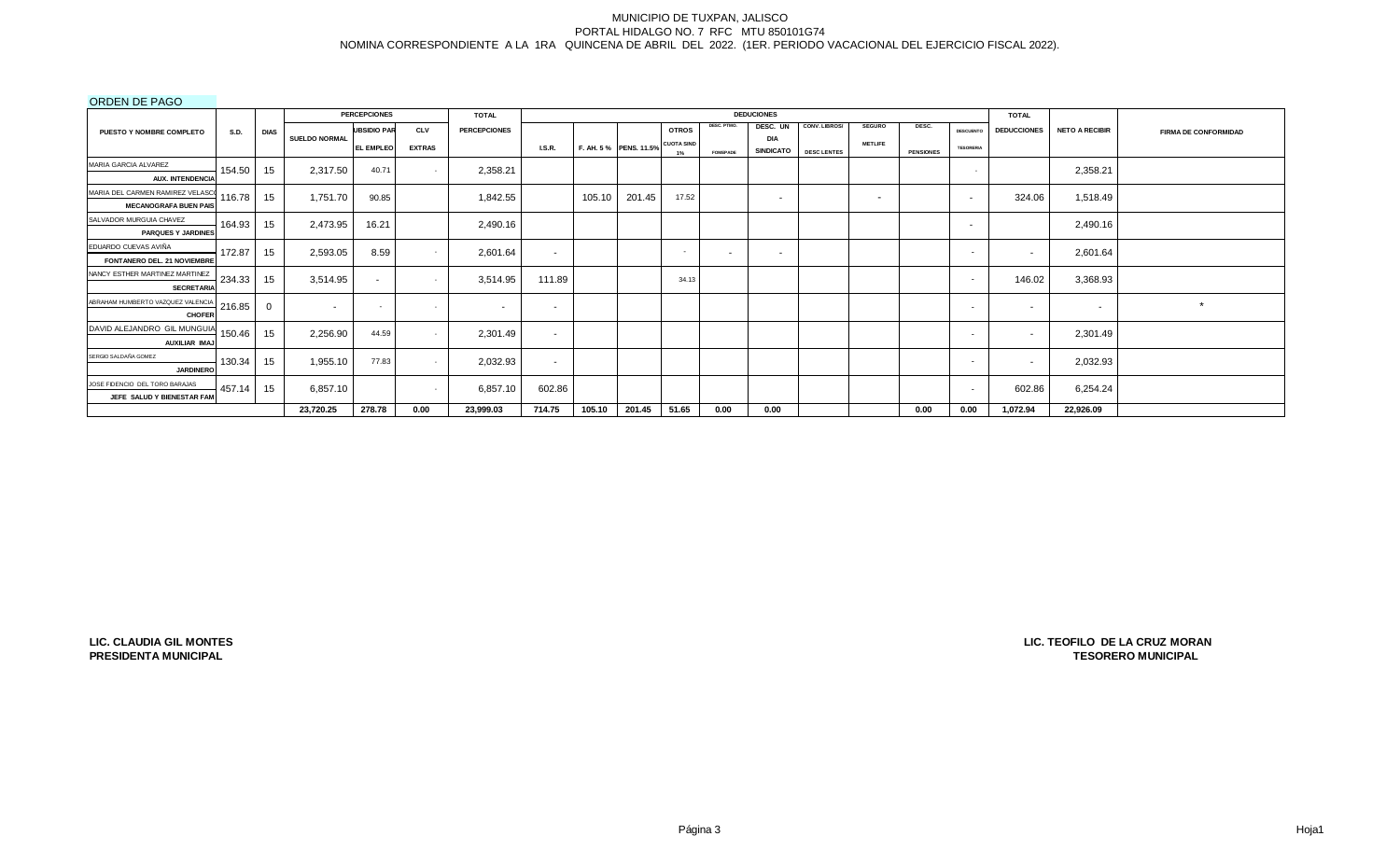ORDEN DE PAGO

|                                                                 |             |             |                      | <b>PERCEPCIONES</b> |               | <b>TOTAL</b>        |               |          |                       |                         |                 | <b>DEDUCIONES</b>              |                    |                |                          |                          | <b>TOTAL</b>       |                       |                             |
|-----------------------------------------------------------------|-------------|-------------|----------------------|---------------------|---------------|---------------------|---------------|----------|-----------------------|-------------------------|-----------------|--------------------------------|--------------------|----------------|--------------------------|--------------------------|--------------------|-----------------------|-----------------------------|
| <b>PUESTO Y NOMBRE COMPLETO</b>                                 | <b>S.D.</b> | <b>DIAS</b> |                      | <b>UBSIDIO PAR</b>  | <b>CLV</b>    | <b>PERCEPCIONES</b> |               |          |                       | <b>OTROS</b>            | DESC. PTMO.     | DESC. UN                       | CONV. LIBROS/      | <b>SEGURO</b>  | DESC.                    | <b>DESCUENTO</b>         | <b>DEDUCCIONES</b> | <b>NETO A RECIBIR</b> | <b>FIRMA DE CONFORMIDAD</b> |
|                                                                 |             |             | <b>SUELDO NORMAL</b> | <b>EL EMPLEO</b>    | <b>EXTRAS</b> |                     | <b>I.S.R.</b> |          | F. AH. 5% PENS. 11.5% | <b>CUOTA SINE</b><br>1% | <b>FOMEPADE</b> | <b>DIA</b><br><b>SINDICATO</b> | <b>DESC LENTES</b> | <b>METLIFE</b> | <b>PENSIONES</b>         | <b>TESORERIA</b>         |                    |                       |                             |
| JORGE ENRIQUE GARCIA PALACIOS                                   | 457.14      | 15          | 6,857.10             |                     |               | 6,857.10            | 602.86        |          |                       |                         |                 |                                | $\sim$             |                |                          | $\sim$                   | 602.86             | 6,254.24              |                             |
| SUB-DIRECTOR OBRAS PUBLICAS                                     |             |             |                      |                     |               |                     |               |          |                       |                         |                 |                                |                    |                |                          |                          |                    |                       |                             |
| ERNESTO CHAVEZ VAZQUEZ<br><b>JARDINERO</b>                      | 123.60      | 15          | 1,854.00             | 81.43               | $\sim$        | 1,935.43            |               |          |                       |                         |                 |                                |                    |                |                          | $\sim$                   |                    | 1,935.43              |                             |
| MUNGUIA ROLON GLENDA<br><b>INTENDENTE</b>                       | 169.42      | 15          | 2,541.30             | 11.90               | 169.42        | 2,722.62            |               | 152.48   | 292.25                | 25.41                   |                 | $\sim$                         |                    | 150.02         | $\sim$                   | $\sim$                   | 620.16             | 2,102.46              | $\star$                     |
| MALLELY GISSELL GONZALEZ DE LA M<br><b>MEDICO MUNICIPAL</b>     | 390.15      | 15          | 5,852.25             | $\sim$              | 5,398.64      | 11,250.89           | 453.61        |          |                       |                         |                 |                                |                    |                |                          | $\overline{\phantom{a}}$ | 453.61             | 10,797.28             | $***$                       |
| CEBALLOS NUÑEZ MAYRA GRISELDA<br><b>SECRETARIA</b>              | 329.61      | 15          | 4,944.15             | $\sim$              |               | 4,944.15            | 330.39        | 296.65   | 568.58                | 49.44                   |                 | $\sim$                         |                    |                | $\sim$                   | $\overline{\phantom{a}}$ | 1,245.06           | 3,699.09              |                             |
| FRANCISCO JAVIER SANCHEZ GOMEZ<br><b>CULTURA</b>                | 434.42      | 15          | 6,516.30             | $\sim$              |               | 6,516.30            | 547.00        | 390.98   | 749.37                | 65.16                   | $\sim$          | $\sim$                         |                    |                | 891.00                   |                          | 2,643.52           | 3,872.78              |                             |
| IVAN GUERRERO ALCARAZ<br>AUX. DE ALUMBRADO PUBLICO              | 260.65      | 15          | 3,909.75             | $\sim$              | $\sim$        | 3,909.75            | 232.16        |          |                       |                         |                 |                                |                    |                |                          | $\overline{\phantom{0}}$ | 232.16             | 3,677.59              |                             |
| BEATRIZ ADRIANA SILVA FLORES<br>SECRETARIA PARQUE VEHICULAR     | 139.03      | 15          | 2,085.45             | 69.49               |               | 2,154.94            | $\sim$        |          |                       |                         |                 |                                |                    |                |                          | $\overline{\phantom{a}}$ | $\sim$             | 2,154.94              |                             |
| OSCAR CORONA MACIAS<br>JEFE DE MAQUINARIA                       | 457.14      | 15          | 6.857.10             | $\sim$              |               | 6,857.10            | 602.86        |          |                       |                         |                 | $\sim$                         |                    |                |                          |                          | 602.86             | 6,254.24              |                             |
| RUTH CONCEPCION CAMPOS SILVA<br><b>AUXILIAR INTENDENTE</b>      | 164.49      | 15          | 2,467.35             | 16.63               | $\sim$        | 2,483.98            |               | 148.04   | 283.75                | 24.67                   |                 | $\sim$                         |                    |                | 740.00                   |                          | 1,196.46           | 1,287.52              |                             |
| MARTIN RIOS JIMENEZ<br>AUXILIAR DE ALCANTARILLADO               | 182.45      | 15          | 2,736.75             | $\sim$              | $\sim$        | 2,736.75            | 13.76         | 164.21   | 314.73                | 27.37                   |                 | $\sim$                         |                    |                | $\overline{\phantom{a}}$ |                          | 520.06             | 2,216.69              |                             |
| ANAEL MUNGUIA CHAVEZ<br><b>AUX, DE SISTEMAS</b>                 | 252.58      | 15          | 3,788.70             | $\sim$              |               | 3,788.70            | 221.62        | 227.32   | 435.70                | 37.89                   |                 |                                |                    | $\sim$         |                          | $\overline{\phantom{0}}$ | 922.53             | 2,866.17              |                             |
| <b>DIAZ MENDOZA DIONICIO ALBERTO</b><br><b>AUX. COM. SOCIAL</b> | 235.65      | 15          | 3,534.75             | $\sim$              | 3,225.00      | 6,759.75            | 113.62        | 212.09   | 406.50                | 35.35                   | $\sim$          |                                |                    | $\sim$         | 866.00                   |                          | 1,633.55           | 5,126.20              |                             |
| IVON RUIZ MALDONADO<br>CAJERA                                   | 257.97      | 15          | 3,869.55             | $\sim$              |               | 3,869.55            | 228.66        |          |                       |                         |                 |                                |                    |                |                          |                          | 228.66             | 3,640.89              |                             |
| <b>TOTAL</b>                                                    |             |             | 57,814.50            | 179.45              | 8,793.06      | 66,787.01           | 3,346.54      | 1,591.76 | 3,050.87              | 265.29                  |                 |                                |                    | 150.02         | 2,497.00                 |                          | 10,901.48          | 55,885.53             |                             |

**LIC. CLAUDIA GIL MONTES PRESIDENTA MUNICIPAL**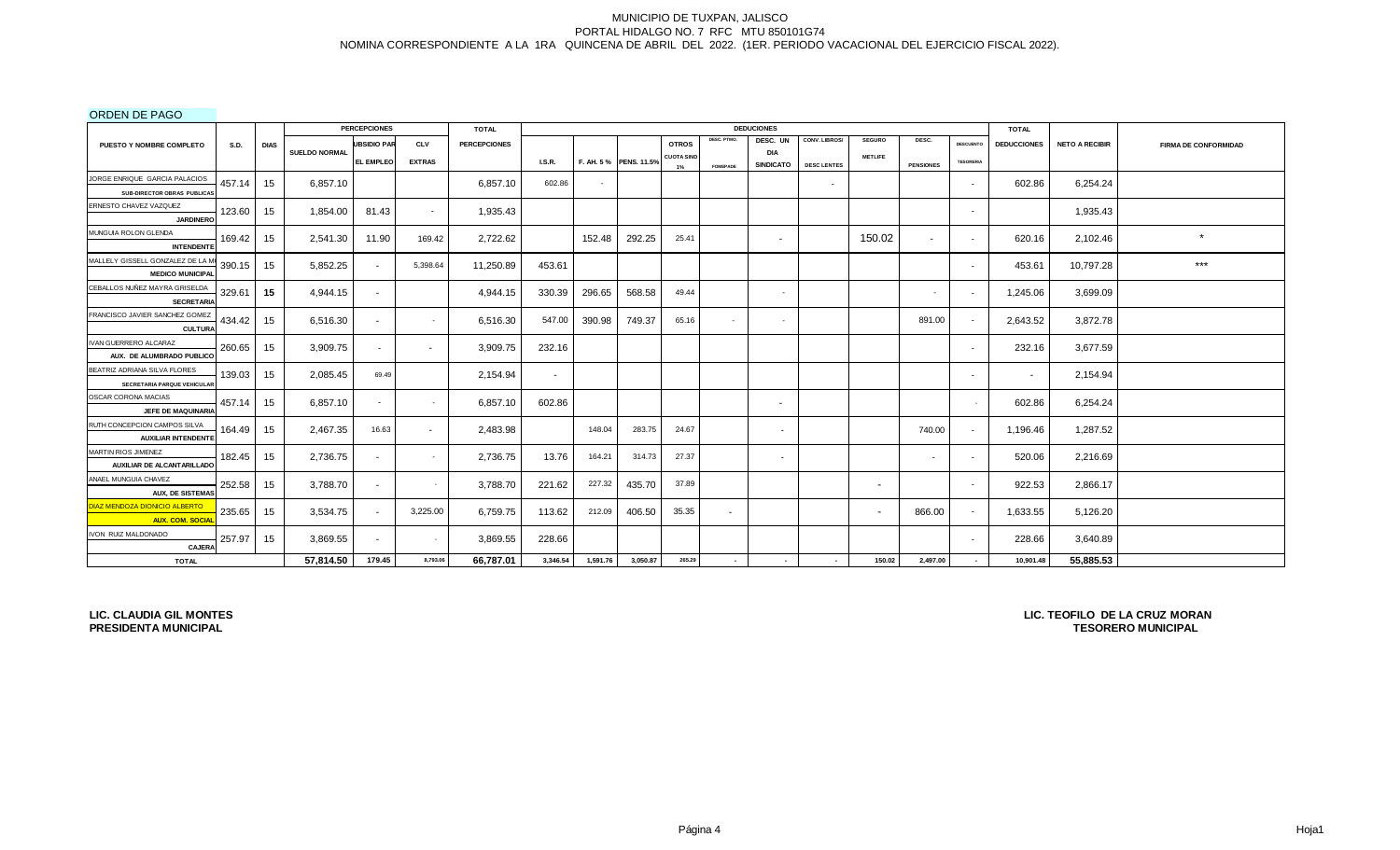ORDEN DE PAGO

|                                           |             |              |                      | <b>PERCEPCIONES</b>      |               | <b>TOTAL</b>        |          |          |                       |                   |                          | <b>DEDUCIONES</b>        |                          |                |                  |                  | <b>TOTAL</b>       |                          |                             |
|-------------------------------------------|-------------|--------------|----------------------|--------------------------|---------------|---------------------|----------|----------|-----------------------|-------------------|--------------------------|--------------------------|--------------------------|----------------|------------------|------------------|--------------------|--------------------------|-----------------------------|
| PUESTO Y NOMBRE COMPLETO                  | <b>S.D.</b> | <b>DIAS</b>  |                      | <b>JBSIDIO PAR</b>       | <b>CLV</b>    | <b>PERCEPCIONES</b> |          |          |                       | <b>OTROS</b>      | DESC. PTMO.              | DESC. UN DIA             | CONV. LIBROS/            | <b>SEGURO</b>  | DESC.            | <b>DESCUENTO</b> | <b>DEDUCCIONES</b> | <b>NETO A RECIBIR</b>    | <b>FIRMA DE CONFORMIDAD</b> |
|                                           |             |              | <b>SUELDO NORMAL</b> | EL EMPLEO                | <b>EXTRAS</b> |                     | LS.R.    |          | F. AH. 5% PENS. 11.5% | <b>CUOTA SIND</b> | <b>FOMEPADE</b>          | <b>SINDICATO</b>         | <b>DESC LENTES</b>       | <b>METLIFE</b> | <b>PENSIONES</b> | <b>TESORERIA</b> |                    |                          |                             |
| ISRAEL MARTINEZ SOLANO                    | 457.14      | 15           | 6.857.10             |                          |               | 6,857.10            | 602.86   |          |                       | 1%                |                          |                          |                          |                |                  |                  | 602.86             | 6,254.24                 |                             |
| JEFE DE EDUCACION                         |             |              |                      | $\sim$                   |               |                     |          |          |                       |                   |                          |                          |                          |                |                  |                  |                    |                          |                             |
| EVERARDO GONZALEZ FLORES<br><b>CHOFER</b> | 341.99      | 15           | 5,129.85             | $\sim$                   | $\sim$        | 5,129.85            | 354.15   | 307.79   | 589.93                | 51.30             |                          | $\sim$                   |                          | $\sim$         | 455.54           |                  | 1,758.71           | 3,371.14                 |                             |
| SAMUEL GUZMAN FLORES                      |             |              |                      |                          |               |                     |          |          |                       |                   |                          |                          |                          |                |                  |                  |                    |                          |                             |
| AUX, ENC. EQ. BOMBEO SN JUAN ESPANATICA   | 194.65      | 15           | 2,919.75             | $\sim$                   | $\sim$        | 2,919.75            | 29.68    |          |                       |                   |                          |                          |                          |                |                  |                  | 29.68              | 2,890.07                 |                             |
| MARIA JUDITH VARGAS MARTINEZ              | 81.40       | 15           | 1,221.00             | 136.84                   |               | 1,357.84            | $\sim$   |          |                       |                   |                          |                          |                          |                |                  |                  |                    | 1,357.84                 |                             |
| <b>NTENDENTE J. DE NIÑOS JEAN PIAGET</b>  |             |              |                      |                          |               |                     |          |          |                       |                   |                          |                          |                          |                |                  |                  |                    |                          |                             |
| <b>GRACIELA PADILLA LARIOS</b>            | 64.90       | $\mathbf{0}$ | $\sim$               | $\overline{\phantom{a}}$ |               | ۰.                  | ٠        |          |                       |                   |                          |                          |                          |                |                  |                  |                    | $\overline{\phantom{a}}$ |                             |
| AUX, INTENDENTE SAN JUAN ESPANATICA       |             |              |                      |                          |               |                     |          |          |                       |                   |                          |                          |                          |                |                  |                  |                    |                          |                             |
| LUZ ROXANA BAUTISTA MARTINEZ              | 260.65      | 15           | 3,909.75             | $\overline{\phantom{a}}$ | $\sim$        | 3,909.75            | 232.16   | 234.59   | 449.62                | 39.10             |                          | $\sim$                   |                          |                | 1,898.00         |                  | 2,853.46           | 1,056.29                 |                             |
| <b>OFICIALIA MAYOR</b>                    |             |              |                      |                          |               |                     |          |          |                       |                   |                          |                          |                          |                |                  |                  |                    |                          |                             |
| JOSE DE JESUS MELCHOR CISNEROS            | 228.80      | 15           | 3,432.00             | $\overline{\phantom{a}}$ | $\sim$        | 3,432.00            | 90.49    | 205.92   | 394.68                | 34.32             |                          | ٠                        |                          |                | 538.01           |                  | 1,263.42           | 2,168.58                 |                             |
| <b>JARDINERC</b>                          |             |              |                      |                          |               |                     |          |          |                       |                   |                          |                          |                          |                |                  |                  |                    |                          |                             |
| MAYRA MARITZA AYALA ARCEO                 | 457.14      | 15           | 6.857.10             | $\overline{\phantom{a}}$ |               | 6,857.10            | 602.86   |          |                       |                   |                          |                          | $\overline{\phantom{a}}$ |                |                  |                  | 602.86             | 6,254.24                 |                             |
| JEFE PARTICIPACION CIUDADANA              |             |              |                      |                          |               |                     |          |          |                       |                   |                          |                          |                          |                |                  |                  |                    |                          |                             |
| BARAJAS MONTAÑO ALEJANDRO                 | 482.38      | 15           | 7,235.70             | $\overline{\phantom{a}}$ | $\sim$        | 7,235.70            | 667.55   | 434.14   | 832.11                | 72.36             |                          | $\sim$                   |                          |                | 1,209.94         |                  | 3,216.09           | 4,019.61                 |                             |
| AUX. SECRETARIO GENERAL                   |             |              |                      |                          |               |                     |          |          |                       |                   |                          |                          |                          |                |                  |                  |                    |                          |                             |
| MARIA DE LOURDES ISABELES OSORI           | 457.14      | 15           | 6,857.10             | $\sim$                   | $\sim$        | 6,857.10            | 602.86   |          |                       |                   |                          | $\sim$                   |                          |                |                  |                  | 602.86             | 6,254.24                 |                             |
| <b>JEFE EGRESOS</b>                       |             |              |                      |                          |               |                     |          |          |                       |                   |                          |                          |                          |                |                  |                  |                    |                          |                             |
| MATEO GARCIA VAZQUEZ                      | 116.71      | 15           | 1,750.65             | 90.92                    | $\sim$        | 1,841.57            | $\sim$   |          |                       | 17.51             |                          |                          |                          |                |                  |                  | 17.51              | 1,824.06                 |                             |
| <b>AUX. INTENDENTE</b>                    |             |              |                      |                          |               |                     |          |          |                       |                   |                          |                          |                          |                |                  |                  |                    |                          |                             |
| ROSA ELENA GONZALEZ GARCIA                | 170.32      | 15           | 2,554.80             | 11.04                    | $\sim$        | 2,565.84            | $\sim$   | 153.29   | 293.80                | 25.55             | $\overline{\phantom{a}}$ | $\overline{\phantom{a}}$ |                          | $\sim$         | 1,095.00         |                  | 1,567.64           | 998.20                   |                             |
| AUX. INTENDENTE MERCADO MPAL              |             |              |                      |                          |               |                     |          |          |                       |                   |                          |                          |                          |                |                  |                  |                    |                          |                             |
| FELIPE TORRES FLORES                      | 234.58      | 15           | 3,518.70             | $\sim$                   | $\sim$        | 3,518.70            | 112.22   | 211.12   | 404.65                | 35.19             |                          | $\sim$                   |                          |                | 1,509.00         |                  | 2.272.18           | 1,246.52                 |                             |
| <b>CHOFER DE LA PIPA</b>                  |             |              |                      |                          |               |                     |          |          |                       |                   |                          |                          |                          |                |                  |                  |                    |                          |                             |
| <b>TOTAL</b>                              |             |              | 52,243.50            | 238.80                   |               | 52,482.30           | 3,294.83 | 1,546.85 | 2,964.79              | 275.31            |                          | $\sim$                   |                          |                | 6,705.49         |                  | 14,787.27          | 37.695.03                |                             |

**LIC. CLAUDIA GIL MONTES PRESIDENTA MUNICIPAL**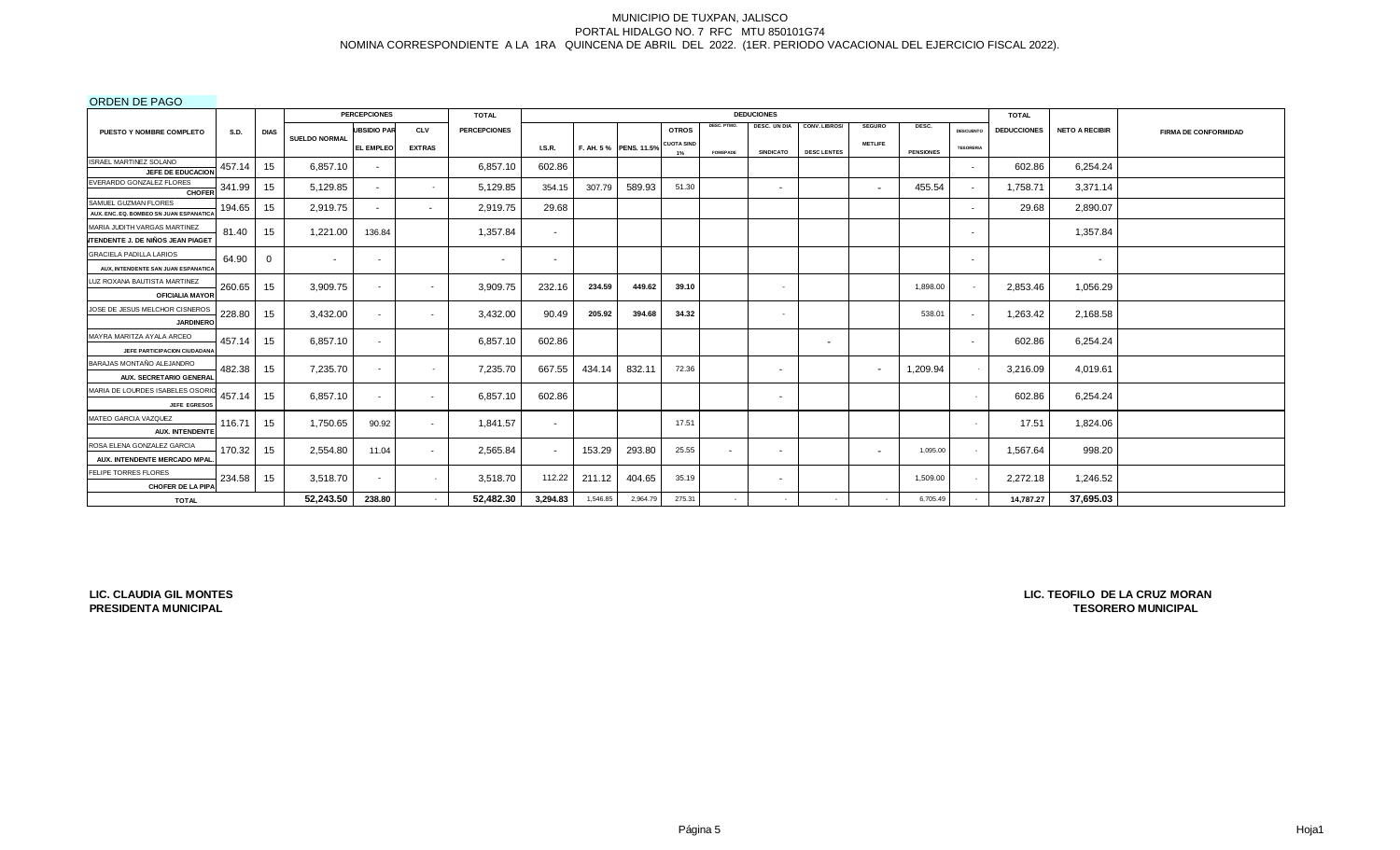ORDEN DE PAGO

| 000000000000                                                  |             |              |               | <b>PERCEPCIONES</b> |               | <b>TOTAL</b>        |                          |           |                    |                 |                 | <b>DEDUCIONES</b>              |                      |                          |                  |                          | <b>TOTAL</b>       |                       |                             |
|---------------------------------------------------------------|-------------|--------------|---------------|---------------------|---------------|---------------------|--------------------------|-----------|--------------------|-----------------|-----------------|--------------------------------|----------------------|--------------------------|------------------|--------------------------|--------------------|-----------------------|-----------------------------|
| PUESTO Y NOMBRE COMPLETO                                      | <b>S.D.</b> | <b>DIAS</b>  |               | <b>UBSIDIO PAR</b>  | CLV           | <b>PERCEPCIONES</b> |                          |           |                    | <b>OTROS</b>    | DESC. PTMO.     | DESC. UN                       | <b>CONV. LIBROS/</b> | <b>SEGURO</b>            | DESC.            | <b>DESCUENTO</b>         | <b>DEDUCCIONES</b> | <b>NETO A RECIBIR</b> | <b>FIRMA DE CONFORMIDAD</b> |
|                                                               |             |              | SUELDO NORMAL | <b>EL EMPLEO</b>    | <b>EXTRAS</b> |                     | <b>I.S.R.</b>            | F. AH. 5% | <b>PENS. 11.5%</b> | <b>DESC. 2%</b> |                 | <b>DIA</b><br><b>SINDICATO</b> |                      | <b>METLIFE</b>           |                  | <b>TESORERIA</b>         |                    |                       |                             |
|                                                               |             |              |               |                     |               |                     |                          |           |                    |                 | <b>FOMEPADE</b> |                                | <b>DESC LENTES</b>   |                          | <b>PENSIONES</b> |                          |                    |                       |                             |
| DPTO. BIENESTAR DE LOS JOVENES                                | 457.14      | 0            |               |                     |               | $\sim$              |                          | $\sim$    |                    |                 |                 |                                |                      |                          |                  | $\sim$                   | $\sim$             | $\sim$                |                             |
| LILIA JUDITH GODINEZ VAZQUEZ                                  | 457.14      | 15           | 6,857.10      |                     | $\sim$        | 6,857.10            | 602.86                   |           |                    |                 |                 |                                |                      |                          |                  |                          | 602.86             | 6,254.24              |                             |
| JEFE DPTO. BIENESTAR DE LA MUJER                              |             |              |               |                     |               |                     |                          |           |                    |                 |                 |                                |                      |                          |                  |                          |                    |                       |                             |
| DAVID CEBALLOS MARTINEZ                                       | 451.18      | 15           | 6,767.70      | $\sim$              | $\sim$        | 6,767.70            | 587.58                   | 406.06    | 778.29             | 67.68           |                 | $\overline{\phantom{a}}$       |                      |                          |                  | $\sim$                   | 1,839.60           | 4,928.10              |                             |
| <b>CHOFER DIF MPAL</b>                                        |             |              |               |                     |               |                     |                          |           |                    |                 |                 |                                |                      |                          |                  |                          |                    |                       |                             |
| DANIA GABRIELA CEBALLOS MACIAS<br>SECRETARIA AUX. PRESIDENCIA | 309.00      | 15           | 4,635.00      |                     | 700.00        | 5,335.00            | 295.28                   | 278.10    | 533.03             | 46.35           |                 | 0.00                           |                      | 0.00                     |                  |                          | 1,152.76           | 4,182.25              | $\star$                     |
| DEONICIO TEJEDA RUA                                           |             |              |               |                     |               |                     |                          |           |                    |                 |                 |                                |                      |                          |                  |                          |                    |                       |                             |
| DELEGADA NUEVO PUBLADO                                        | 77.25       | 15           | 1,158.75      | 140.83              | $\sim$        | 1,299.58            |                          |           |                    |                 |                 |                                |                      |                          |                  | $\overline{\phantom{a}}$ |                    | 1,299.58              |                             |
|                                                               | 256.02      |              | $\sim$        | $\sim$              | $\sim$        | $\sim$              |                          |           |                    |                 |                 |                                |                      |                          |                  | $\sim$                   | $\sim$             | $\sim$                |                             |
| <b>CHOFER</b>                                                 |             |              |               |                     |               |                     |                          |           |                    |                 |                 |                                |                      |                          |                  |                          |                    |                       |                             |
| CLAUDIA LORENA LOZOYA MUNGUIA                                 | 427.45      | 15           | 6.411.75      | $\sim$              | $\sim$        | 6.411.75            | 532.01                   | 384.71    | 737.35             | 64.12           |                 | $\sim$                         |                      |                          |                  |                          | 1.718.18           | 4,693.57              |                             |
| <b>AUXILIAR TESORERIA</b>                                     |             |              |               |                     |               |                     |                          |           |                    |                 |                 |                                |                      |                          |                  |                          |                    |                       |                             |
| JAIME NOE GONZALEZ DIMAS<br><b>ASEO PUBLICO</b>               | 324.58      | $\mathbf{0}$ | $\sim$        | $\sim$              | $\sim$        | $\sim$              | $\overline{\phantom{a}}$ |           |                    |                 |                 |                                |                      |                          |                  | $\sim$                   | $\sim$             | $\sim$                | ***PAGO 16/04/2021***       |
| GUILLERMO VAZQUEZ VAZQUEZ                                     | 216.92      | 15           | 3,253.80      |                     | 216.92        | 3,470.72            | 74.98                    | 195.23    | 374.19             | 32.54           |                 | $\overline{\phantom{a}}$       |                      | $\overline{\phantom{a}}$ |                  | $\sim$                   | 676.93             | 2,793.79              | $\star$                     |
| <b>ASEO PUBLICO</b>                                           |             |              |               |                     |               |                     |                          |           |                    |                 |                 |                                |                      |                          |                  |                          |                    |                       |                             |
| MIRANDELI MIROSLAVA SALAZAR NEG                               | 259.82      | 15           | 3,897.30      | $\sim$              | $\sim$        | 3,897.30            | 231.07                   |           |                    | 38.97           | $\sim$          | $\overline{\phantom{a}}$       |                      | 120.01                   |                  |                          | 390.05             | 3,507.25              |                             |
| ENC. TRANSPARENCIA                                            |             |              |               |                     |               |                     |                          |           |                    |                 |                 |                                |                      |                          |                  |                          |                    |                       |                             |
| JLISSES RAFAEL VELASCO SILVA                                  | 457.14      | 15           | 6,857.10      |                     |               | 6,857.10            | 602.86                   |           | $\sim$             |                 |                 | $\overline{\phantom{a}}$       |                      |                          |                  | $\sim$                   | 602.86             | 6,254.24              |                             |
| E AGUA POTABLE Y ALCANTARILLADO                               |             |              |               |                     |               |                     |                          |           |                    |                 |                 |                                |                      |                          |                  |                          |                    |                       |                             |
| MARTHA LIZBETH MARTINEZ FABIAN                                | 457.14      | 15           | 6,857.10      |                     | $\sim$        | 6,857.10            | 602.86                   |           |                    |                 |                 |                                |                      |                          |                  | $\sim$                   | 602.86             | 6,254.24              |                             |
| JEFE PROTECCION ANIMAL                                        |             |              |               |                     |               |                     |                          |           |                    |                 |                 |                                |                      |                          |                  |                          |                    |                       |                             |
| HERMELINDA QUIROZ ALVAREZ<br>AUX. INTENDENTE                  | 156.81      | 15           | 2,352.15      | 24.01               |               | 2,376.16            |                          |           |                    |                 |                 |                                |                      |                          |                  | $\sim$                   |                    | 2,376.16              |                             |
| ERIKA ELIZABETH RODRIGUEZ SOTO                                | 102.50      | 15           | 1,537.50      | 116.48              | $\sim 100$    | 1,653.98            | $\overline{\phantom{a}}$ |           |                    |                 | $\sim$          |                                | $\sim$               |                          |                  | $\overline{\phantom{a}}$ | $\sim$             | 1,653.98              |                             |
| DELEGADO BUEN PAIS                                            |             |              |               |                     |               |                     |                          |           |                    |                 |                 |                                |                      |                          |                  |                          |                    |                       |                             |
| <b>TOTAL</b>                                                  |             |              | 50,585.25     | 281.32              | 916.92        | 51,783.49           | 3,529.50                 | ######    | 2,422.85           | 249.66          | $\sim$          |                                |                      | 120.01                   |                  |                          | 7,586.11           | 44,197.38             |                             |

**LIC. CLAUDIA GIL MONTES PRESIDENTA MUNICIPAL**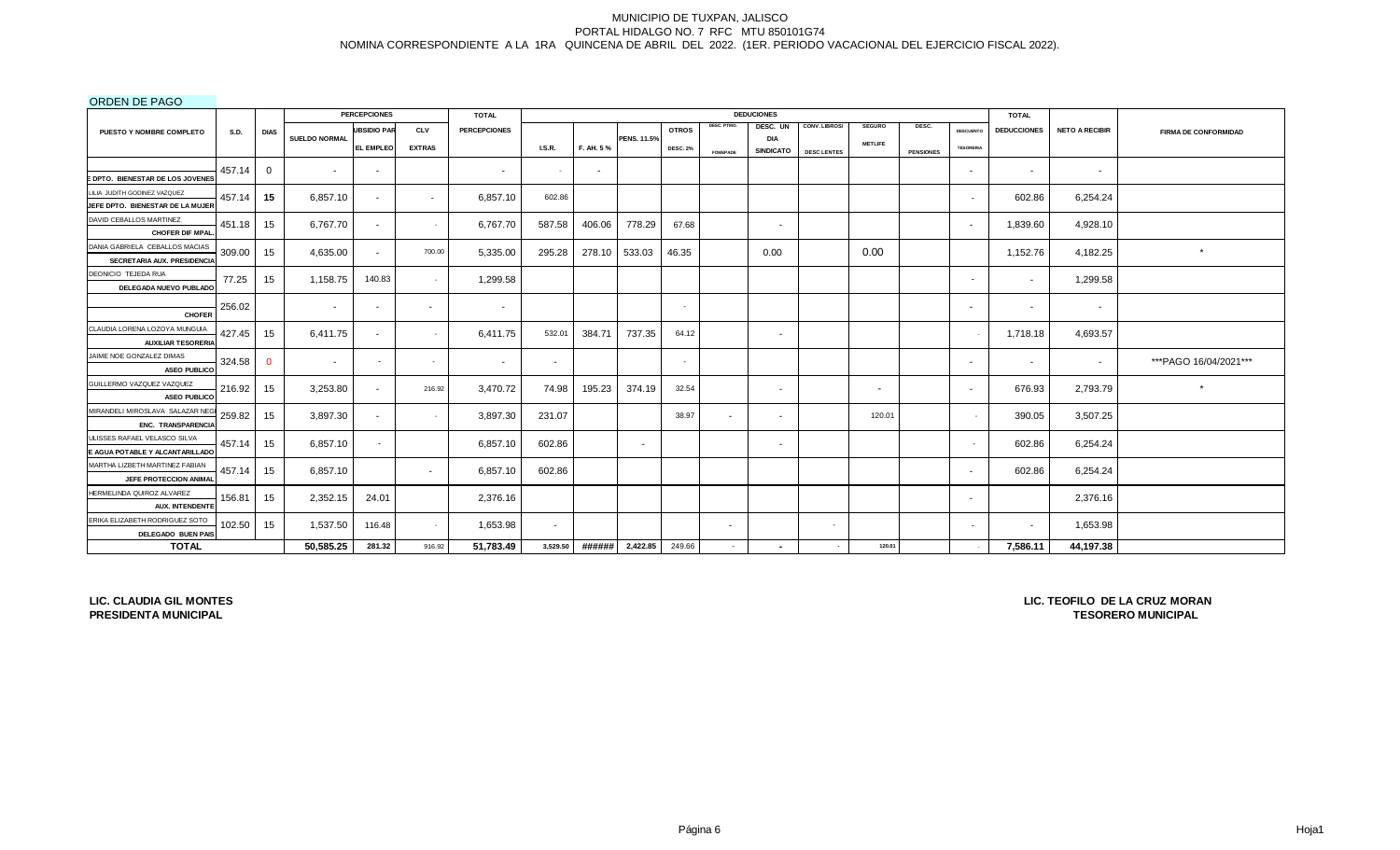ORDEN DE PAGO

| <b>ONDER DET AOU</b>                                    |             |             |                      | <b>PERCEPCIONES</b> |                          | <b>TOTAL</b>        |               |           |                    |                   |                 | <b>DEDUCIONES</b>       |                    |                |                  |                  | <b>TOTAL</b>       |                       |                             |
|---------------------------------------------------------|-------------|-------------|----------------------|---------------------|--------------------------|---------------------|---------------|-----------|--------------------|-------------------|-----------------|-------------------------|--------------------|----------------|------------------|------------------|--------------------|-----------------------|-----------------------------|
| PUESTO Y NOMBRE COMPLETO                                | <b>S.D.</b> | <b>DIAS</b> |                      | <b>UBSIDIO PAR</b>  | <b>CLV</b>               | <b>PERCEPCIONES</b> |               |           |                    | <b>OTROS</b>      | DESC. PTMO.     | DESC. UN                | CONV. LIBROS/      | <b>SEGURO</b>  | DESC.            | <b>DESCUENTO</b> | <b>DEDUCCIONES</b> | <b>NETO A RECIBIR</b> | <b>FIRMA DE CONFORMIDAD</b> |
|                                                         |             |             | <b>SUELDO NORMAL</b> | <b>EL EMPLEO</b>    | <b>EXTRAS</b>            |                     | <b>I.S.R.</b> | F. AH. 5% | <b>PENS. 11.5%</b> | <b>CUOTA SIND</b> |                 | DIA<br><b>SINDICATO</b> |                    | <b>METLIFE</b> |                  | <b>TESORERIA</b> |                    |                       |                             |
|                                                         |             |             |                      |                     |                          |                     |               |           |                    | 1%                | <b>FOMEPADE</b> |                         | <b>DESC LENTES</b> |                | <b>PENSIONES</b> |                  |                    |                       |                             |
| J. GUADALUPE MARTINEZ MARTINEZ<br>ENC. EQUIPO DE BOMBEO | 170.70      | 15          | 2,560.50             | 10.67               | $\overline{\phantom{a}}$ | 2,571.17            |               |           |                    |                   |                 |                         |                    |                |                  | <b>.</b>         |                    | 2.571.17              |                             |
| BALENTIN BARAJAS GONZALEZ                               |             |             |                      |                     |                          |                     |               |           |                    |                   |                 |                         |                    |                |                  |                  |                    |                       |                             |
| <b>FONTANERO DELEGACION HIGUERA</b>                     | 143.96      | 15          | 2,159.40             | 64.76               | $\overline{\phantom{a}}$ | 2,224.16            |               |           |                    |                   |                 |                         |                    |                |                  | <b>.</b>         |                    | 2,224.16              |                             |
| RAFAEL REYES MARTINEZ                                   |             |             |                      |                     |                          |                     |               |           |                    |                   |                 |                         |                    |                |                  |                  |                    |                       |                             |
| FONTANERO DELEGACION HIGUERA                            | 143.96      | 15          | 2,159.40             | 64.76               | $\sim$                   | 2,224.16            |               |           |                    |                   |                 |                         |                    |                |                  |                  |                    | 2,224.16              |                             |
| DALIA MARGARITA VAZQUEZ HERNAND                         |             |             |                      |                     |                          |                     |               |           |                    |                   |                 |                         |                    |                |                  |                  |                    |                       |                             |
| <b>INTENDENTE</b>                                       | 168.69      | 15          | 2,530.35             | 12.60               | $\overline{\phantom{a}}$ | 2,542.95            | $\sim$        |           |                    | 25.30             |                 |                         |                    |                |                  | <b>.</b>         | 25.30              | 2,517.65              |                             |
| CARLOS IVAN GUZMAN MORALES                              |             |             |                      |                     |                          |                     |               |           |                    |                   |                 |                         |                    |                |                  |                  |                    |                       |                             |
| AUX. CASA DE LA CULTURA                                 | 184.94      | 15          | 2,774.10             |                     |                          | 2,774.10            | 17.01         | $\sim$    |                    |                   |                 |                         |                    |                |                  |                  | 17.01              | 2,757.09              |                             |
| SILVA VALENCIA J JESUS                                  |             |             |                      |                     |                          |                     |               |           |                    |                   |                 |                         |                    |                |                  |                  |                    |                       |                             |
| EGADO DE LA HIGUERA (PENSIONADO)                        | 138.07      | 15          | 2.071.05             | 70.41               |                          | 2,141.46            | $\sim$        | $\sim$    |                    |                   |                 |                         |                    |                |                  | $\sim$           | $\sim$             | 2,141.46              |                             |
| MIGUEL ANGEL GUZMAN SILVA                               |             |             |                      |                     |                          |                     |               |           |                    |                   |                 |                         |                    |                |                  |                  |                    |                       |                             |
| JEFE BIENESTAR DE LOS JOVENES                           | 457.14      | 15          | 6.857.10             | $\sim$              | $\sim$                   | 6,857.10            | 602.86        |           |                    |                   | $\sim$          | $\sim$                  |                    |                |                  |                  | 602.86             | 6,254.24              |                             |
| RICARDO GIL GONZALEZ                                    | 1,133.00    |             |                      |                     |                          |                     | 2,398.79      |           |                    |                   |                 |                         |                    |                |                  | $\sim$           |                    |                       |                             |
| JEFE DE GABINETE                                        |             | 15          | 16,995.00            | $\sim$              |                          | 16,995.00           |               |           |                    |                   |                 |                         |                    |                |                  |                  | 2,398.79           | 14,596.21             |                             |
| SOFIA MAGDALENA FABIAN GONZALEZ                         | 272.10      | 15          | 4.081.50             |                     |                          | 4,081.50            | 247.10        | 244.89    | 469.37             | 40.82             |                 | $\sim$                  |                    |                | 1,982.00         |                  | 2,984.18           | 1,097.32              |                             |
| AUX. MERCADO MUNICIPAL                                  |             |             |                      |                     |                          |                     |               |           |                    |                   |                 |                         |                    |                |                  |                  |                    |                       |                             |
| SANDRA TERESA GARCIA CALVARIO                           | 139.03      | 15          | 2,085.45             | 69.49               | $\sim$                   | 2,154.94            | $\sim$        |           |                    |                   |                 |                         |                    |                |                  |                  | $\sim$             | 2,154.94              |                             |
| <b>INTENDENTE MERCADO MPAL</b>                          |             |             |                      |                     |                          |                     |               |           |                    |                   |                 |                         |                    |                |                  |                  |                    |                       |                             |
| JUAN MANUEL BERNAL GARCIA                               | 123.60      | 15          | 1,854.00             | 84.31               | $\sim$                   | 1,938.31            | $\sim$        |           |                    |                   | $\sim$          |                         |                    |                |                  | $\sim$           | $\sim$             | 1,938.31              |                             |
| <b>JARDINERC</b>                                        |             |             |                      |                     |                          |                     |               |           |                    |                   |                 |                         |                    |                |                  |                  |                    |                       |                             |
| RAMON NAVARRO RUA                                       | 170.70      | 15          | 2,560.50             | 10.67               |                          | 2,571.17            |               |           |                    | 25.61             |                 |                         |                    |                |                  | - 1              | 25.61              | 2,545.57              |                             |
| <b>AUXILIAR</b>                                         |             |             |                      |                     |                          |                     |               |           |                    |                   |                 |                         |                    |                |                  |                  |                    |                       |                             |
|                                                         |             |             | 48,688.35            | 387.67              | 0.00                     | 49,076.02           | 3,265.76      | 244.89    | 469.37             | 91.72             | 0.00            | 0.00                    |                    |                | 1,982.00         | 0.00             | 6,053.75           | 43,022.27             |                             |

**LIC. CLAUDIA GIL MONTES PRESIDENTA MUNICIPAL**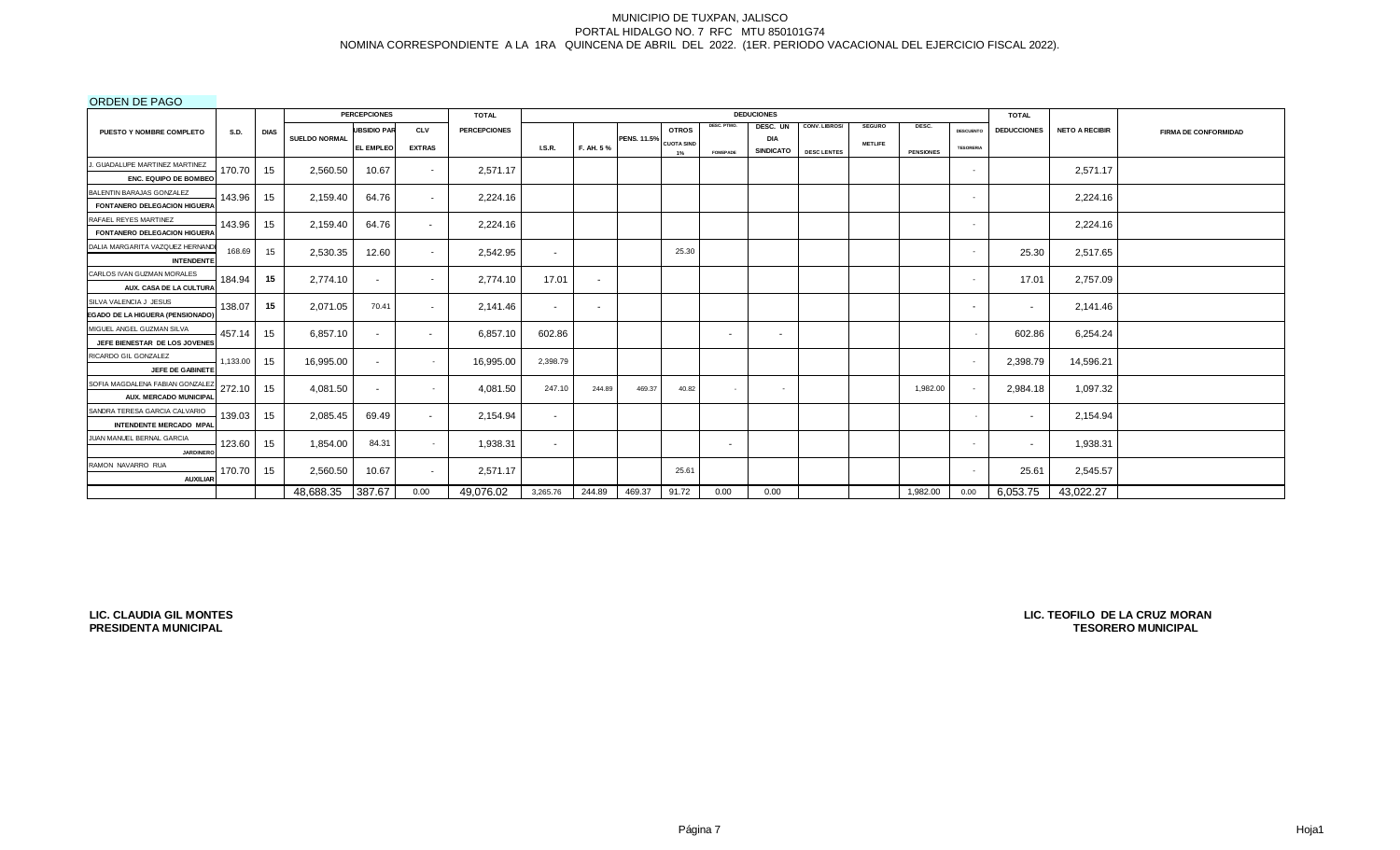ORDEN DE PAGO

| <b>OIVDEN DET AOO</b>                                         |        |                  |                          | <b>PERCEPCIONES</b>      |               | <b>TOTAL</b>        |       |           |             |                 |                 | <b>DEDUCIONES</b> |                    |                |                  |                  | <b>TOTAL</b>       |                          |                             |
|---------------------------------------------------------------|--------|------------------|--------------------------|--------------------------|---------------|---------------------|-------|-----------|-------------|-----------------|-----------------|-------------------|--------------------|----------------|------------------|------------------|--------------------|--------------------------|-----------------------------|
| PUESTO Y NOMBRE COMPLETO                                      | S.D.   | <b>DIAS</b>      |                          | <b>UBSIDIO PAR</b>       | <b>CLV</b>    | <b>PERCEPCIONES</b> |       |           |             | <b>OTROS</b>    | DESC. PTMO.     | DESC. UN          | CONV. LIBROS/      | <b>SEGURO</b>  | DESC.            | DESCUENTO        | <b>DEDUCCIONES</b> | <b>NETO A RECIBIR</b>    | <b>FIRMA DE CONFORMIDAD</b> |
|                                                               |        |                  | <b>SUELDO NORMAL</b>     | <b>EL EMPLEO</b>         | <b>EXTRAS</b> |                     | LS.R. | F. AH. 5% | PENS. 11.5% | <b>CUOTA</b>    |                 | <b>DIA</b>        |                    | <b>METLIFE</b> |                  | <b>TESORERIA</b> |                    |                          |                             |
|                                                               |        |                  |                          |                          |               |                     |       |           |             | <b>SIND. 1%</b> | <b>FOMEPADE</b> | <b>SINDICATO</b>  | <b>DESC LENTES</b> |                | <b>PENSIONES</b> |                  |                    |                          |                             |
|                                                               | 500.00 | $\mathbf 0$      | $\sim$                   | $\sim$                   | $\sim$        | $\sim$              |       |           |             |                 |                 |                   |                    |                |                  | $\sim$           |                    | $\sim$                   |                             |
| <b>AUXILIAR TESORERIA</b><br>MARA SARAI QUINTERO VAZQUEZ      |        |                  |                          |                          |               |                     |       |           |             |                 |                 |                   |                    |                |                  |                  |                    |                          |                             |
| APOYO AL CENTRO DE SALUD                                      | 400.00 | 15               | 6,000.00                 | $\sim$                   | $\sim$        | 6,000.00            |       |           |             |                 |                 |                   |                    |                |                  | $\sim$           |                    | 6,000.00                 |                             |
|                                                               |        |                  |                          |                          |               |                     |       |           |             |                 |                 |                   |                    |                |                  |                  |                    |                          |                             |
| <b>ASEO PUBLICO</b>                                           | 120.00 | $\mathbf 0$      | $\overline{\phantom{a}}$ | $\sim$                   | $\sim$        | $\sim$              |       |           |             |                 |                 |                   |                    |                |                  | $\sim$           |                    | $\sim$                   |                             |
| CARLA GUADALUPE VERDUZCO MEND                                 | 20.00  |                  |                          |                          |               |                     |       |           |             |                 |                 |                   |                    |                |                  | $\sim$           |                    |                          |                             |
| APOYO DELG. BUEN PAIS                                         |        | $\mathbf 0$      | $\overline{\phantom{a}}$ | $\overline{\phantom{a}}$ | $\sim$        | $\sim$              |       |           |             |                 |                 |                   |                    |                |                  |                  |                    | $\overline{\phantom{a}}$ |                             |
| JOSE ANTONIO CONTRERAS MARTIN D                               | 666.67 | 6                | 4,000.02                 | $\sim$                   | $\sim$        | 4,000.02            |       |           |             |                 |                 |                   |                    |                |                  | $\sim$           |                    | 4,000.02                 |                             |
| APOYO AL CENTRO DE SALUI                                      |        |                  |                          |                          |               |                     |       |           |             |                 |                 |                   |                    |                |                  |                  |                    |                          |                             |
| JOSE EDGAR OCHOA DIAZ                                         | 80.00  | 15 <sub>15</sub> | 1,200.00                 | $\sim$                   | $\sim$        | 1,200.00            |       |           |             |                 |                 |                   |                    |                |                  | $\sim$           |                    | 1,200.00                 |                             |
| APOYO A SINDICATURA                                           |        |                  |                          |                          |               |                     |       |           |             |                 |                 |                   |                    |                |                  |                  |                    |                          |                             |
| FABIOLA VIRIDIANA MARTINEZ MENDO                              | 80.00  | 15               | 1,200.00                 | $\sim$                   | $\sim$        | 1,200.00            |       |           |             |                 |                 |                   |                    |                |                  | $\sim$           |                    | 1,200.00                 |                             |
| APOYO ESC. MANUEL LOPEZ COTILL                                |        |                  |                          |                          |               |                     |       |           |             |                 |                 |                   |                    |                |                  |                  |                    |                          |                             |
| LEYDI GUADALUPE RODRIGUEZ VALE                                | 400.00 | 15               | 6,000.00                 | $\sim$                   | $\sim$        | 6,000.00            |       |           |             |                 |                 |                   |                    |                |                  | $\sim$           |                    | 6,000.00                 |                             |
| APOYO AL CENTRO DE SALUD                                      |        |                  |                          |                          |               |                     |       |           |             |                 |                 |                   |                    |                |                  |                  |                    |                          |                             |
| APOYO EN LA DEL DE LA HIGUERA                                 | 63.34  |                  | $\overline{\phantom{a}}$ | $\sim$                   | $\sim$        | $\sim$              |       |           |             |                 |                 |                   |                    |                |                  | ٠                |                    | $\sim$                   |                             |
| JOSE SALOME CASTREJON GAYTAN                                  | 80.00  | 15               | 1,200.00                 | $\sim$                   | $\sim$        | 1,200.00            |       |           |             |                 |                 |                   |                    |                |                  | $\sim$           |                    | 1,200.00                 |                             |
| APOYO ESC ATENQUIQUI                                          |        |                  |                          |                          |               |                     |       |           |             |                 |                 |                   |                    |                |                  |                  |                    |                          |                             |
|                                                               | 120.00 | $\mathbf{0}$     | $\overline{\phantom{a}}$ | $\sim$                   | $\sim$        | $\sim$              |       |           |             |                 |                 |                   |                    |                |                  | $\sim$           |                    | $\sim$                   |                             |
| APOYO A SINDICATUR.                                           |        |                  |                          |                          |               |                     |       |           |             |                 |                 |                   |                    |                |                  |                  |                    |                          |                             |
| ALONDRA ESMERALDA HERNANDEZ C<br>APOYO AL COMEDOR COMUNITARIO | 66.67  | 15               | 1,000.05                 | $\sim$                   | $\sim$        | 1,000.05            |       |           |             |                 |                 |                   |                    |                |                  | $\sim$           |                    | 1,000.05                 |                             |
|                                                               |        |                  |                          |                          |               |                     |       |           |             |                 |                 |                   |                    |                |                  |                  |                    |                          |                             |
| APOYO INTENDENTE SAM JUAN ESPANATIC                           | 63.34  |                  | $\overline{\phantom{a}}$ | $\sim$                   | $\sim$        | $\sim$              |       |           |             |                 |                 |                   |                    |                |                  | $\sim$           |                    | $\sim$                   |                             |
|                                                               | 120.00 |                  | $\sim$                   | $\sim$                   | $\sim$        | $\sim$              |       |           |             |                 |                 |                   |                    |                |                  | $\sim$           |                    |                          |                             |
| APOYO AL ARCHIVO HISTORIC                                     |        | $\mathbf{0}$     |                          |                          |               |                     |       |           |             |                 |                 |                   |                    |                |                  |                  |                    | $\sim$                   |                             |
| EDGAR FRANCISCO MORALES CAMPO                                 | 133.34 | 12               | 1,600.08                 | $\sim$                   | $\sim$        | 1,600.08            |       |           |             |                 |                 |                   |                    |                |                  | $\sim$           |                    | 1,600.08                 | $\star$                     |
| <b>APOYO AUXILIAR</b>                                         |        |                  |                          |                          |               |                     |       |           |             |                 |                 |                   |                    |                |                  |                  |                    |                          |                             |
| ELBA GARCIA VERDUZCO                                          | 66.67  | 15               | 1,000.05                 | $\sim$                   | $\sim$        | 1,000.05            |       |           |             |                 |                 |                   |                    |                |                  | $\sim$           |                    | 1,000.05                 |                             |
| PENSION DE TRABJADOR DE B PA                                  |        |                  |                          |                          |               |                     |       |           |             |                 |                 |                   |                    |                |                  |                  |                    |                          |                             |
| <b>TOTAL</b>                                                  |        |                  | 23,200.20                | 0.00                     | 0.00          | 23,200.20           | 0.00  | 0.00      | 0.00        | 0.00            | 0.00            | 0.00              | 0.00               | 0.00           | 0.00             | 0.00             | 0.00               | 23,200.20                |                             |

**LIC. CLAUDIA GIL MONTES PRESIDENTA MUNICIPAL**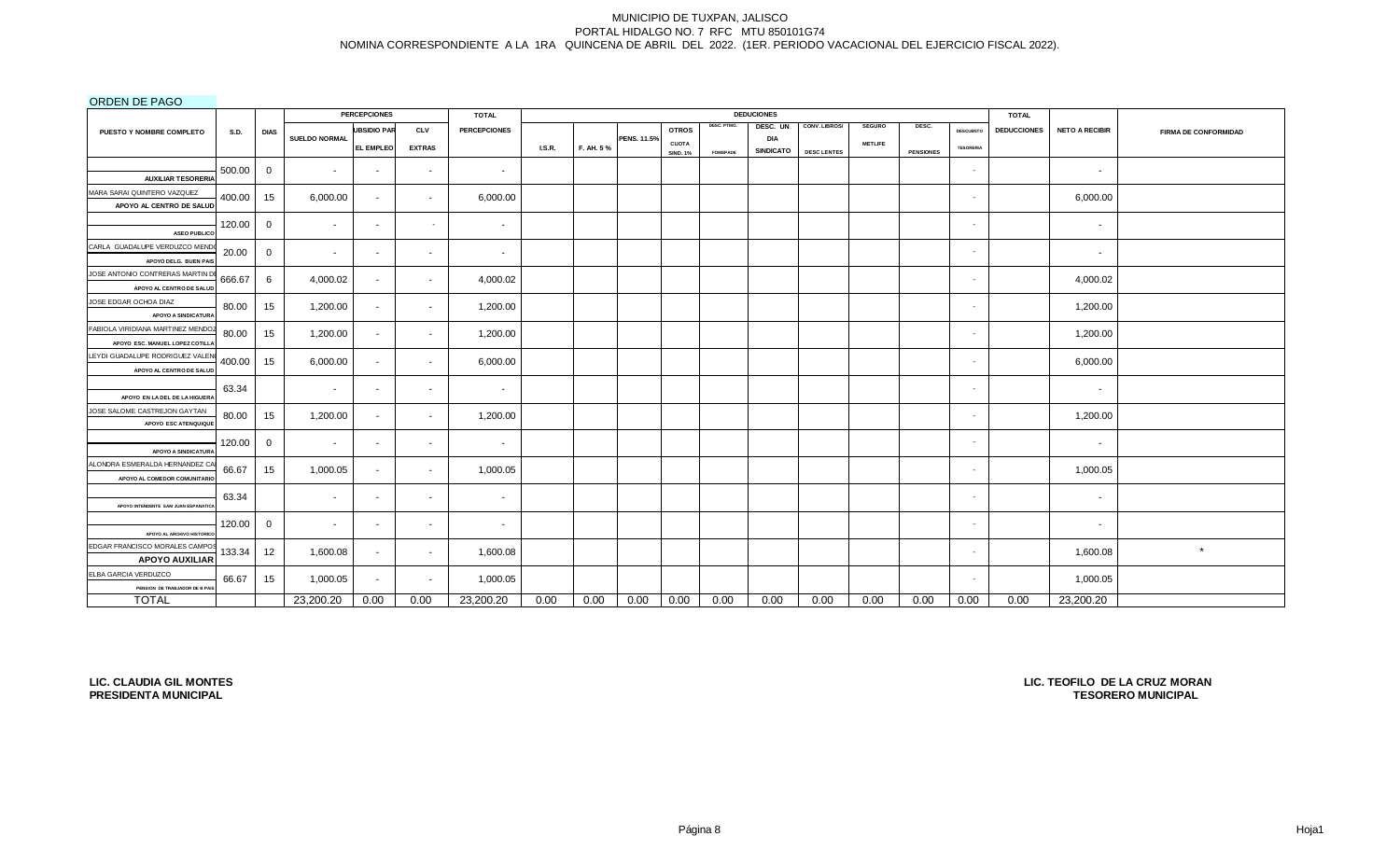ORDEN DE PAGO

| $0.0001$ $0.0000$                                                       |             |             |                      | <b>PERCEPCIONES</b> |                          | <b>TOTAL</b>        |               |            |                    |                 |                 | <b>DEDUCIONES</b>       |                    |                |                  |                          | <b>TOTAL</b>       |                          |                             |
|-------------------------------------------------------------------------|-------------|-------------|----------------------|---------------------|--------------------------|---------------------|---------------|------------|--------------------|-----------------|-----------------|-------------------------|--------------------|----------------|------------------|--------------------------|--------------------|--------------------------|-----------------------------|
| PUESTO Y NOMBRE COMPLETO                                                | <b>S.D.</b> | <b>DIAS</b> |                      | <b>UBSIDIO PAR</b>  | <b>CLV</b>               | <b>PERCEPCIONES</b> |               |            |                    | <b>OTROS</b>    | DESC. PTMO.     | DESC. UN                | CONV. LIBROS/      | <b>SEGURO</b>  | DESC.            | <b>DESCUENTO</b>         | <b>DEDUCCIONES</b> | <b>NETO A RECIBIR</b>    | <b>FIRMA DE CONFORMIDAD</b> |
|                                                                         |             |             | <b>SUELDO NORMAL</b> | <b>EL EMPLEO</b>    | <b>EXTRAS</b>            |                     | <b>I.S.R.</b> | F. AH. 5 % | <b>PENS. 11.5%</b> | <b>DESC. 2%</b> | <b>FOMEPADE</b> | DIA<br><b>SINDICATO</b> | <b>DESC LENTES</b> | <b>METLIFE</b> | <b>PENSIONES</b> | <b>TESORERIA</b>         |                    |                          |                             |
| TOMAS RODRIGUEZ GONZALEZ                                                | 457.14      | 15          | 6,857.10             | $\sim$              |                          | 6,857.10            | 602.86        |            |                    |                 |                 |                         |                    |                |                  |                          | 602.86             | 6,254.24                 |                             |
| JEFE DPTO. ESTACIONOMETROS                                              |             |             |                      |                     |                          |                     |               |            |                    |                 |                 |                         |                    |                |                  |                          |                    |                          |                             |
| VACANTE                                                                 | 135.06      |             | $\sim$               |                     | $\overline{\phantom{a}}$ | $\sim$              |               |            |                    |                 |                 |                         |                    |                |                  |                          |                    | $\sim$                   |                             |
| AUX, ADMVO, ESTACIONOMETROS                                             |             |             |                      |                     |                          |                     |               |            |                    |                 |                 |                         |                    |                |                  |                          |                    |                          |                             |
| <b>INSPECTOR DE ESTACIONOMETRO</b>                                      | 150.46      |             | $\sim$               |                     | $\overline{\phantom{a}}$ | $\sim$              |               |            |                    | $\sim$          |                 |                         |                    |                |                  | $\sim$                   | $\sim$             | $\sim$                   |                             |
| MARIA DEL ROCIO LLAMAS GUTIERREZ<br><b>INSPECTORA DE ESTACIONOMETRO</b> | 150.46      | 15          | 2,256.90             | 44.59               | $\overline{\phantom{a}}$ | 2,301.49            |               |            |                    |                 | $\sim$          |                         |                    |                |                  | <b>COL</b>               | $\sim$             | 2,301.49                 |                             |
| MEXTLI VALENZUELA MORAN<br><b>INSPECTORA DE ESTACIONOMETRO</b>          | 150.46      | 15          | 2,256.90             | 44.59               | $\overline{\phantom{a}}$ | 2,301.49            |               |            |                    |                 |                 |                         |                    |                |                  |                          |                    | 2,301.49                 |                             |
| VACANTE<br><b>MANTTO. ESTACIONOMETROS</b>                               | 129.87      |             |                      |                     | $\overline{\phantom{0}}$ | $\sim$              |               |            |                    |                 |                 |                         |                    |                |                  | $\overline{\phantom{a}}$ |                    | $\overline{\phantom{a}}$ |                             |
| JUAN GABRIEL LOPEZ MATA<br><b>MANTTO. ESTACIONOMETROS</b>               | 150.46      | 15          | 2,256.90             | 44.59               | $\sim$                   | 2,301.49            |               |            |                    |                 |                 |                         |                    |                |                  | . .                      |                    | 2,301.49                 |                             |
| <b>TOTAL</b>                                                            |             |             | 13,627.80            | 133.77              | 0.00                     | 13,761.57           | 602.86        | 0.00       | 0.00               | 0.00            | 0.00            | 0.00                    | 0.00               | 0.00           | 0.00             | 0.00                     | 602.86             | 13,158.71                |                             |

**LIC. CLAUDIA GIL MONTES PRESIDENTA MUNICIPAL**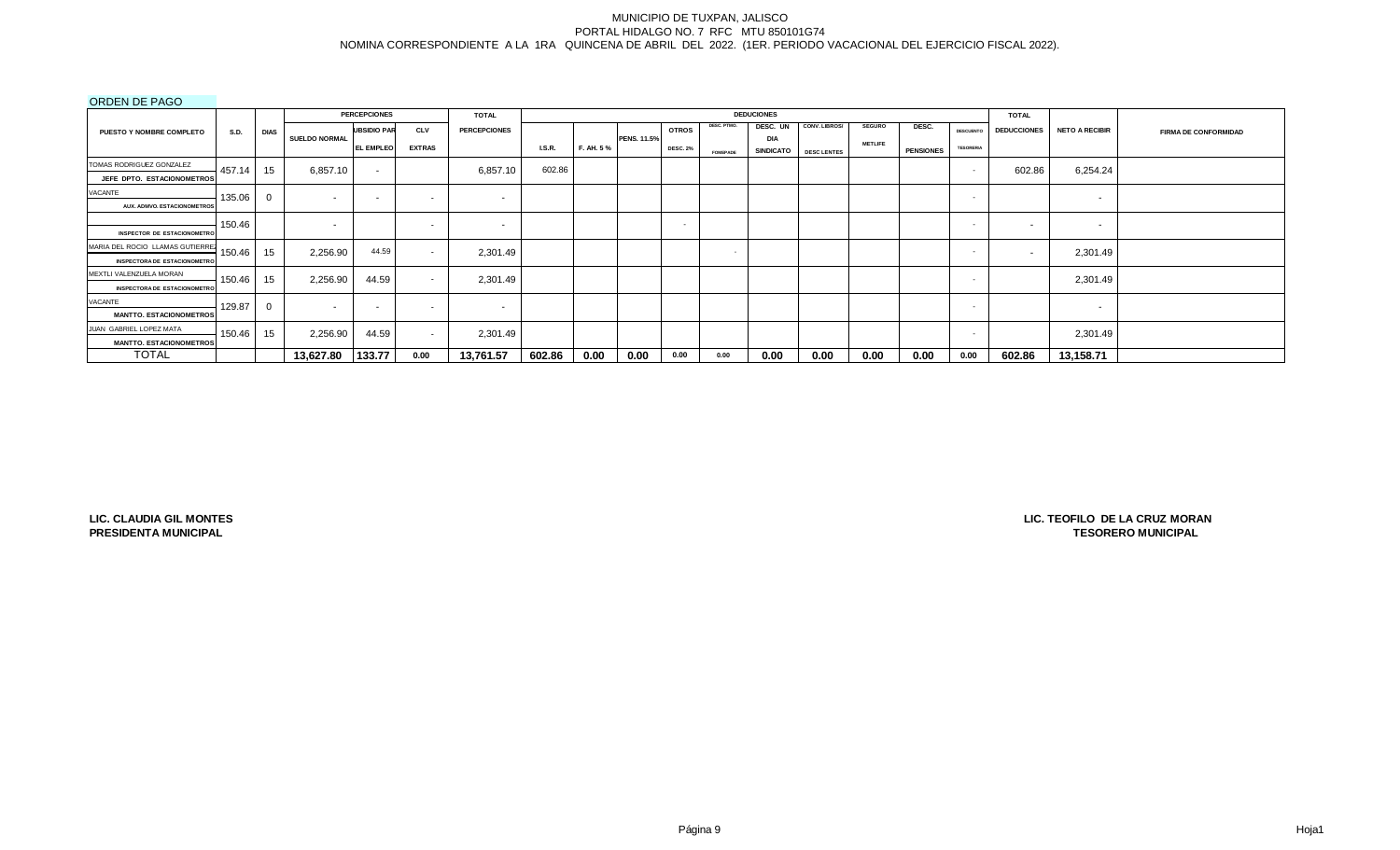ORDEN DE PAGO

|                                                          |             |             |               | <b>PERCEPCIONES</b> |               | <b>TOTAL</b>        |                          |           |                    |                 |                          | <b>DEDUCIONES</b>       |                          |                |                  |                  | <b>TOTAL</b>             |                       |                             |
|----------------------------------------------------------|-------------|-------------|---------------|---------------------|---------------|---------------------|--------------------------|-----------|--------------------|-----------------|--------------------------|-------------------------|--------------------------|----------------|------------------|------------------|--------------------------|-----------------------|-----------------------------|
| PUESTO Y NOMBRE COMPLETO                                 | <b>S.D.</b> | <b>DIAS</b> |               | <b>UBSIDIO PAR</b>  | <b>CLV</b>    | <b>PERCEPCIONES</b> |                          |           |                    | <b>OTROS</b>    | DESC. PTMO.              | DESC. UN                | CONV. LIBROS/            | <b>SEGURO</b>  | DESC.            | <b>DESCUENTO</b> | <b>DEDUCCIONES</b>       | <b>NETO A RECIBIR</b> | <b>FIRMA DE CONFORMIDAD</b> |
|                                                          |             |             | SUELDO NORMAL | <b>EL EMPLEO</b>    | <b>EXTRAS</b> |                     | <b>I.S.R.</b>            | F. AH. 5% | <b>PENS. 11.5%</b> | <b>DESC. 2%</b> | <b>FOMEPADE</b>          | DIA<br><b>SINDICATO</b> | <b>DESC LENTES</b>       | <b>METLIFE</b> | <b>PENSIONES</b> | <b>TESORERIA</b> |                          |                       |                             |
|                                                          | 337.46      |             | . .           |                     | $\sim$        | $\sim$              | $\overline{\phantom{0}}$ |           |                    |                 | $\overline{\phantom{a}}$ |                         | $\overline{\phantom{a}}$ |                |                  | <b>COL</b>       | $\sim$                   | $\sim$                |                             |
| JEFE DPTO. APREMIOS Y COBRANZA                           |             |             |               |                     |               |                     |                          |           |                    |                 |                          |                         |                          |                |                  |                  |                          |                       |                             |
| <b>NOTIFICADOR</b>                                       | 150.46      |             | . .           |                     | $\sim$        | $\sim$              |                          |           |                    |                 |                          |                         |                          |                |                  | <b>COL</b>       |                          | $\sim$                |                             |
| NANCY GUADALUPE MEDRANO GUZMAN<br><b>AUXILIAR EN DIF</b> | 150.46      | 15          | 2,256.90      | 44.59               | $\sim$        | 2,301.49            |                          |           |                    |                 | $\sim$                   |                         |                          |                |                  | $\sim$           | $\overline{\phantom{a}}$ | 2,301.49              |                             |
| EMILIANO OROZCO MARTINEZ<br><b>AUX. EDUCACION</b>        | 184.80      | 15          | 2,772.00      | $\sim$              | $\sim$        | 2,772.00            | 16.82                    |           |                    |                 |                          |                         |                          |                |                  |                  | 16.82                    | 2,755.18              |                             |
| <b>NOTIFICADOR</b>                                       | 150.46      |             | . .           |                     | $\sim$        | $\sim$              |                          |           |                    | $\sim$          |                          |                         |                          |                |                  | $\sim$           | $\sim$                   | $\sim$                |                             |
| JOSE LUIS GARCIA GARCIA<br><b>NOTIFICADOR APREMIOS</b>   | 150.46      | 15          | 2,256.90      | 44.59               | $\sim$        | 2,301.49            |                          |           |                    |                 | $\sim$                   |                         |                          |                |                  | $\sim$           | $\overline{\phantom{a}}$ | 2,301.49              |                             |
| <b>AUXILIAR GESTORIA SOCIAL</b>                          | 260.93      |             | $\sim$        |                     | $\sim$        | $\sim$              |                          |           |                    | - 1             |                          |                         |                          |                |                  | $\sim$           | $\sim$                   | $\sim$                |                             |
| <b>TOTAL</b>                                             |             |             | 7,285.80      | 89.18               | 0.00          | 7,374.98            | 16.82                    | 0.00      | 0.00               | 0.00            | 0.00                     | 0.00                    | 0.00                     |                | 0.00             | 0.00             | 16.82                    | 7,358.16              |                             |

**LIC. CLAUDIA GIL MONTES PRESIDENTA MUNICIPAL**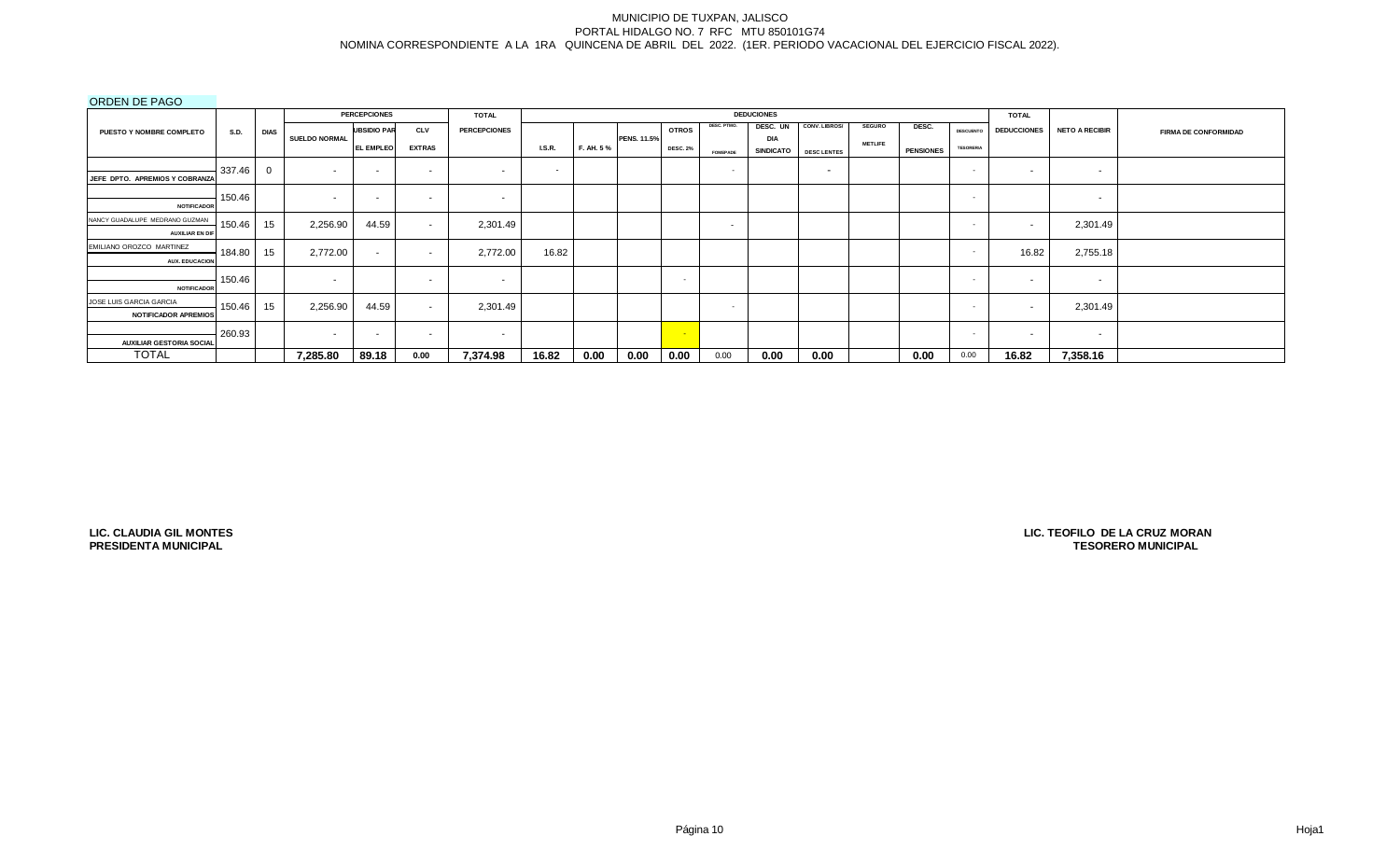# ORDEN DE PAGO

|                                 |             |             |                      | <b>PERCEPCIONES</b> |                 | <b>TOTAL</b>        |               |            |                    |                 |                 | <b>DEDUCIONES</b>              |                    |                |                  |                  | <b>TOTAL</b>       |                       |                             |
|---------------------------------|-------------|-------------|----------------------|---------------------|-----------------|---------------------|---------------|------------|--------------------|-----------------|-----------------|--------------------------------|--------------------|----------------|------------------|------------------|--------------------|-----------------------|-----------------------------|
| <b>PUESTO Y NOMBRE COMPLETO</b> | <b>S.D.</b> | <b>DIAS</b> |                      | <b>UBSIDIO PAR</b>  | <b>CLV</b>      | <b>PERCEPCIONES</b> |               |            |                    | <b>OTROS</b>    | DESC. PTMO.     | DESC. UN                       | CONV. LIBROS/      | <b>SEGURO</b>  | DESC.            | <b>DESCUENTO</b> | <b>DEDUCCIONES</b> | <b>NETO A RECIBIR</b> | <b>FIRMA DE CONFORMIDAD</b> |
|                                 |             |             | <b>SUELDO NORMAL</b> | <b>L EMPLEO</b>     | <b>EXTRAS</b>   |                     | <b>I.S.R.</b> | F. AH. 5 % | <b>PENS. 11.5%</b> | <b>DESC. 2%</b> | <b>FOMEPADE</b> | <b>DIA</b><br><b>SINDICATO</b> | <b>DESC LENTES</b> | <b>METLIFE</b> | <b>PENSIONES</b> | <b>TESORERIA</b> |                    |                       |                             |
| CLAUDIA JHOANNA CRISOSTOMO DIAZ | 457.14      | 15          |                      |                     |                 |                     | 602.86        |            |                    |                 |                 |                                |                    |                |                  |                  |                    |                       |                             |
| JEFE DEL COMEDOR COMUNITARIO    |             |             | 6,857.10             | $\sim$              | $\sim$          | 6,857.10            |               |            |                    |                 |                 |                                |                    |                |                  |                  | 602.86             | 6,254.24              |                             |
| ROSA AMELIA GUERRERO SANCHEZ    | 156.40      | 15          | 2,346.00             | 24.40               | $\sim$          | 2,370.40            |               |            |                    |                 |                 |                                |                    |                |                  |                  |                    | 2,370.40              |                             |
| <b>COCINERA</b>                 |             |             |                      |                     |                 |                     |               |            |                    |                 |                 |                                |                    |                |                  |                  |                    |                       |                             |
| EDITH MUNGUIA LAZARIT           | 156.40      | 15          | 2,346.00             | 24.40               | 1,251.20        | 3,621.60            |               |            |                    |                 |                 |                                |                    |                |                  | $\sim$           |                    | 3,621.60              | $\star$                     |
| <b>COCINERA</b>                 |             |             |                      |                     |                 |                     |               |            |                    |                 |                 |                                |                    |                |                  |                  |                    |                       |                             |
| NORMA ANGELICA ALCARAZ GOMEZ    | 156.40      | 15          | 2,346.00             | 24.40               |                 | 2,370.40            |               |            |                    |                 |                 |                                |                    |                |                  |                  |                    | 2,370.40              | $***$                       |
| <b>COCINERA</b>                 |             |             |                      |                     |                 |                     |               |            |                    |                 |                 |                                |                    |                |                  |                  |                    |                       |                             |
| BEATRIZ MUNGUIA BARAJAS         | 156.40      | 15          | 2,346.00             | 24.40               |                 | 2,370.40            |               |            |                    | 23.46           |                 |                                |                    |                |                  | . .              | 23.46              | 2,346.94              |                             |
| <b>COCINERA</b>                 |             |             |                      |                     |                 |                     |               |            |                    |                 |                 |                                |                    |                |                  |                  |                    |                       |                             |
| MARTINA RIVERA DIAZ             | 156.40      | 15          | 2,346.00             | 24.40               | 1,251.20        | 3,621.60            |               |            |                    |                 |                 |                                |                    |                |                  |                  |                    | 3,621.60              | $\star$                     |
| <b>COCINERA</b>                 |             |             |                      |                     |                 |                     |               |            |                    |                 |                 |                                |                    |                |                  |                  |                    |                       |                             |
| ANA ISABEL DOMINGUEZ MORENO     | 156.40      | 15          | 2,346.00             | 24.40               | $\sim$          | 2,370.40            |               |            |                    |                 |                 |                                |                    |                |                  | $\sim$           |                    | 2,370.40              |                             |
| <b>COCINERA</b>                 |             |             |                      |                     |                 |                     |               |            |                    |                 |                 |                                |                    |                |                  |                  |                    |                       |                             |
| <b>TOTAL</b>                    |             |             | 20,933.10            |                     | 146.40 2,502.40 | 23,581.90           | 602.86        | 0.00       | 0.00               | 23.46           | 0.00            | 0.00                           | 0.00               | 0.00           | 0.00             | 0.00             | 626.32             | 22,955.58             |                             |

**LIC. CLAUDIA GIL MONTES PRESIDENTA MUNICIPAL**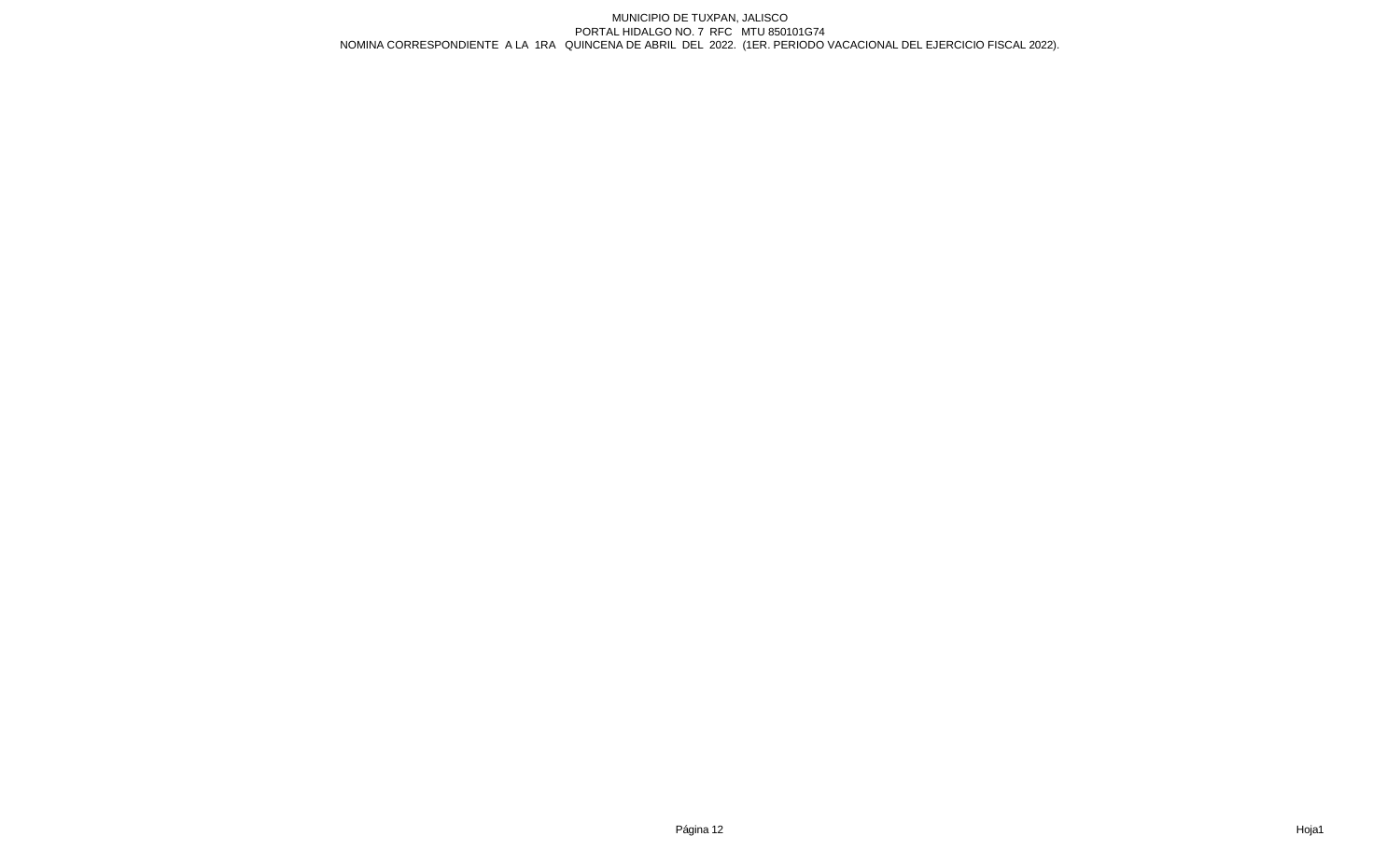|                                          |        |                 |                      | <b>PERCEPCIONES</b> |                          | <b>TOTAL</b>        |               |           |             |                 |                 | <b>DEDUCIONES</b> |                    |                |                  |                  | <b>TOTAL</b>       |                       |                             |
|------------------------------------------|--------|-----------------|----------------------|---------------------|--------------------------|---------------------|---------------|-----------|-------------|-----------------|-----------------|-------------------|--------------------|----------------|------------------|------------------|--------------------|-----------------------|-----------------------------|
| PUESTO Y NOMBRE COMPLETO                 | S.D.   | <b>DIAS</b>     |                      | <b>UBSIDIO PAR</b>  | <b>CLV</b>               | <b>PERCEPCIONES</b> |               |           |             | <b>OTROS</b>    | DESC. PTMO.     | DESC. UN          | CONV. LIBROS/      | <b>SEGURO</b>  | DESC.            | <b>DESCUENTO</b> | <b>DEDUCCIONES</b> | <b>NETO A RECIBIR</b> | <b>FIRMA DE CONFORMIDAD</b> |
|                                          |        |                 | <b>SUELDO NORMAL</b> | <b>EL EMPLEO</b>    | <b>EXTRAS</b>            |                     | <b>I.S.R.</b> | F. AH. 5% | PENS. 11.5% | <b>DESC. 2%</b> |                 | <b>DIA</b>        |                    | <b>METLIFE</b> |                  | <b>TESORERIA</b> |                    |                       |                             |
|                                          |        |                 |                      |                     |                          |                     |               |           |             |                 | <b>FOMEPADE</b> | <b>SINDICATO</b>  | <b>DESC LENTES</b> |                | <b>PENSIONES</b> |                  |                    |                       |                             |
| MA. DE JESUS DIAZ MONROY                 | 156.40 | 15              | 2,346.00             | 24.40               | 500.00                   | 2,870.40            | $\sim$        |           |             |                 |                 |                   |                    |                |                  | $\sim$           | $\sim$             | 2,870.40              |                             |
| <b>AUX. PARQUE VEHICULAI</b>             |        |                 |                      |                     |                          |                     |               |           |             |                 |                 |                   |                    |                |                  |                  |                    |                       |                             |
| GILBERTO SANCHEZ LOPEZ                   | 153.47 | 15              | 2,302.05             | 41.70               | 153.47                   | 2,497.22            | $\sim$        |           |             |                 |                 |                   |                    |                |                  | $\sim$           | $\sim$             | 2,497.22              | $\star$                     |
| <b>RECOLECTOR</b><br>ARMANDO CORTES LARA |        |                 |                      |                     |                          |                     |               |           |             |                 |                 |                   |                    |                |                  |                  |                    |                       |                             |
| <b>AUXILIAR DE SISTEMAS</b>              | 329.60 | 15              | 4,944.00             | $\sim$              | $\sim$                   | 4,944.00            | 330.37        |           |             | 49.44           |                 |                   |                    |                |                  | $\sim$           | 379.81             | 4,564.19              |                             |
| ANA TERESA OROZCO NUÑEZ                  |        |                 |                      |                     |                          |                     |               |           |             |                 |                 |                   |                    |                |                  |                  |                    |                       |                             |
| <b>AUXILIAR DE SISTEMAS</b>              | 139.03 | 15              | 2,085.45             | 69.49               | $\sim$                   | 2,154.94            | $\sim$        |           |             |                 |                 |                   |                    |                |                  | $\sim$           |                    | 2,154.94              |                             |
| MARTIN BARAJAS FLORES                    |        |                 |                      |                     |                          |                     |               |           |             |                 |                 |                   |                    |                |                  |                  |                    |                       |                             |
| APOYO UNIDAD DEPORTIV.                   | 153.47 | 15              | 2,302.05             | 41.70               | $\sim$                   | 2,343.75            | $\sim$        |           |             |                 | $\sim$          |                   |                    |                |                  | $\sim$           | $\sim$             | 2,343.75              |                             |
| JOANA VALENCIA CASTAÑEÑDA                | 185.40 | 15 <sub>1</sub> | 2,781.00             |                     |                          | 2,781.00            | 17.61         |           |             |                 |                 |                   |                    |                |                  | $\sim$           | 17.61              | 2,763.39              |                             |
| SUBDIRECTOR BIENESTAR JOVENES            |        |                 |                      | $\sim$              | $\sim$                   |                     |               |           |             |                 |                 |                   |                    |                |                  |                  |                    |                       |                             |
| REYNA ISABEL MARTINEZ HERNANDEZ          | 150.46 | 15              | 2,256.90             | 44.59               | $\sim$                   | 2,301.49            | $\sim$        |           |             |                 |                 |                   |                    |                |                  | $\sim$           | $\sim$             | 2,301.49              |                             |
| RECAUDADOR MERCADO MUNICIPA              |        |                 |                      |                     |                          |                     |               |           |             |                 |                 |                   |                    |                |                  |                  |                    |                       |                             |
| FULGENCIO CALVARIO MAGAÑA                | 193.10 | 15              | 2,896.50             | $\sim$              | $\sim$                   | 2,896.50            | 27.66         |           |             |                 |                 |                   |                    |                |                  | $\sim$           | 27.66              | 2,868.84              |                             |
| <b>AUX. PARQUE VEHICULAI</b>             |        |                 |                      |                     |                          |                     |               |           |             |                 |                 |                   |                    |                |                  |                  |                    |                       |                             |
| CELINE ANGELINE MEZA CHOCOTECO           | 130.34 | 15              | 1,955.10             | 77.83               |                          | 2,032.93            |               |           |             |                 |                 |                   |                    |                |                  |                  |                    | 2,032.93              |                             |
| AUX. AMDVO. BIENESTAR JOVENES            |        |                 |                      |                     |                          |                     |               |           |             |                 |                 |                   |                    |                |                  |                  |                    |                       |                             |
| JUAN JOSE HERNANEZ VAZQUEZ               | 153.47 | 15              | 2,302.05             | 41.70               | $\sim$                   | 2,343.75            |               |           |             |                 |                 |                   |                    |                |                  | $\sim$           | $\sim$             | 2,343.75              |                             |
| <b>ASEO PUBLICO</b>                      |        |                 |                      |                     |                          |                     |               |           |             |                 |                 |                   |                    |                |                  |                  |                    |                       |                             |
| LUIS ALONSO OSORIO CEJA                  | 386.20 | 15              | 5,793.00             | $\sim$              | $\sim$                   | 5,793.00            | 443.31        |           |             |                 |                 | $\sim$            |                    |                |                  | $\sim$           | 443.31             | 5,349.69              |                             |
| <b>AUX. OBRAS PUBLICA!</b>               |        |                 |                      |                     |                          |                     |               |           |             |                 |                 |                   |                    |                |                  |                  |                    |                       |                             |
| ROBERTO HINOJOSA ACEVEDO                 | 257.50 | 15              | 3,862.50             | $\sim$              | $\sim$                   | 3,862.50            | 228.04        |           |             |                 | $\sim$          |                   |                    |                |                  | $\sim$           | 228.04             | 3,634.46              |                             |
| <b>AUX. MAQUINARL</b>                    |        |                 |                      |                     |                          |                     |               |           |             |                 |                 |                   |                    |                |                  |                  |                    |                       |                             |
| ARLENNE BENICE FIGUEROA TORRES           | 139.03 | 15              | 2,085.45             | 69.49               | 278.06                   | 2,433.00            | $\sim$        |           |             |                 |                 |                   |                    |                |                  | $\sim$           | $\sim$             | 2,433.00              | $\star$                     |
| ENC. BAÑOS MERCADO MPA                   |        |                 |                      |                     |                          |                     |               |           |             |                 |                 |                   |                    |                |                  |                  |                    |                       |                             |
| CHRISTIAN LIZETH GARCIA GUERRER          | 457.14 | 15              | 6,857.10             | $\sim$              | $\overline{\phantom{a}}$ | 6,857.10            | 602.86        |           |             |                 | $\sim$          |                   |                    |                |                  | $\sim$           | 602.86             | 6,254.24              |                             |
| JEFE INNOVACIOI                          |        |                 |                      |                     |                          |                     |               |           |             |                 |                 |                   |                    |                |                  |                  |                    |                       |                             |
|                                          | 167.29 | $\overline{0}$  | $\sim$               |                     | <b>A</b> 1               | $\sim$              |               |           |             | $\sim$          |                 |                   |                    |                |                  | $\sim$           | $\sim$             | $\sim$                |                             |
| <b>TOTAL</b>                             |        |                 | 44,769.15 410.90     |                     | 931.53                   | 46,111.58           | 1,649.85      | 0.00      | 0.00        | 49.44           | 0.00            | 0.00              | 0.00               | 0.00           | 0.00             | 0.00             | 1,699.29           | 44,412.29             |                             |

**LIC. CLAUDIA GIL MONTES PRESIDENTA MUNICIPAL**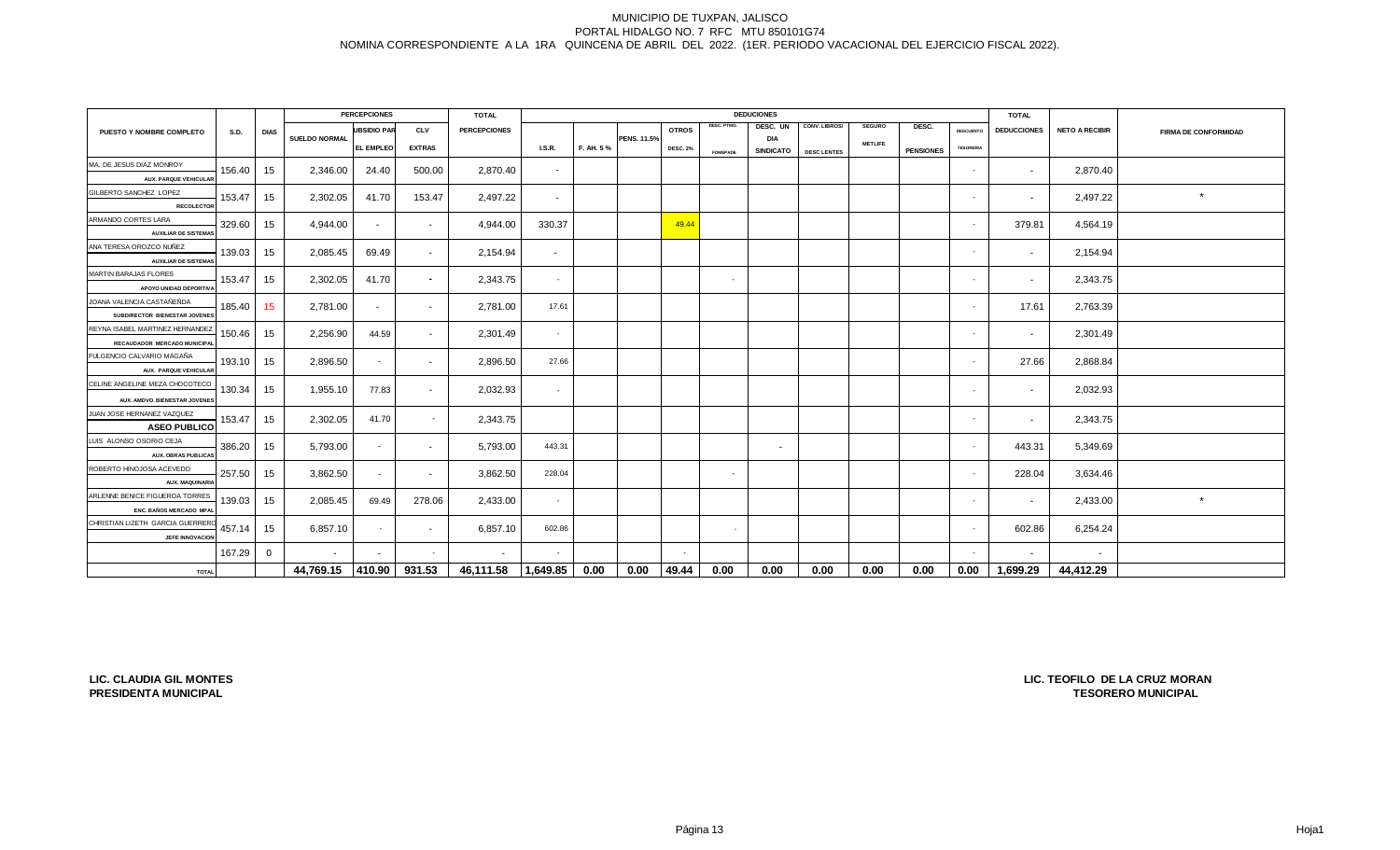|                                                               | <b>PERCEPCIONES</b> |              | <b>TOTAL</b>             |                          |                          |                     |               | <b>TOTAL</b> |             |                 |                 |                          |                    |                |                  |                          |                    |                       |                      |
|---------------------------------------------------------------|---------------------|--------------|--------------------------|--------------------------|--------------------------|---------------------|---------------|--------------|-------------|-----------------|-----------------|--------------------------|--------------------|----------------|------------------|--------------------------|--------------------|-----------------------|----------------------|
| PUESTO Y NOMBRE COMPLETO                                      | <b>S.D.</b>         | <b>DIAS</b>  |                          | <b>UBSIDIO PAR</b>       | <b>CLV</b>               | <b>PERCEPCIONES</b> |               |              |             | <b>OTROS</b>    | DESC. PTMO.     | DESC. UN                 | CONV. LIBROS/      | <b>SEGURO</b>  | DESC.            | <b>DESCUENTO</b>         | <b>DEDUCCIONES</b> | <b>NETO A RECIBIR</b> | FIRMA DE CONFORMIDAD |
|                                                               |                     |              | <b>SUELDO NORMAL</b>     | <b>EL EMPLEO</b>         | <b>EXTRAS</b>            |                     | <b>I.S.R.</b> | F. AH. 5%    | PENS. 11.5% | <b>DESC. 1%</b> |                 | <b>DIA</b>               |                    | <b>METLIFE</b> |                  | <b>TESORERIA</b>         |                    |                       |                      |
|                                                               |                     |              |                          |                          |                          |                     |               |              |             |                 | <b>FOMEPADE</b> | <b>SINDICATO</b>         | <b>DESC LENTES</b> |                | <b>PENSIONES</b> |                          |                    |                       |                      |
| DIBHENY MARISOL SANTILLAN MARTIN<br><b>BIBLIOTECARI</b>       | 172.87              | 15           | 2,593.05                 | 8.59                     | $\sim$                   | 2,601.64            | $\sim$        |              |             |                 |                 | $\sim$                   |                    |                |                  | $\sim$                   | $\sim$             | 2,601.64              |                      |
| VITALINA ALCARAZ TORRES                                       |                     |              |                          |                          |                          |                     |               |              |             |                 |                 |                          |                    |                |                  |                          |                    |                       |                      |
| <b>ASESOR DE PRESIDENCIA</b>                                  | 655.97              | 15           | 9,839.55                 | $\sim$                   | $\sim$                   | 9,839.55            | 1,112.50      |              |             |                 |                 | $\sim$                   |                    |                |                  | $\overline{\phantom{a}}$ | 1,112.50           | 8,727.05              |                      |
| ISAURA GARCIA CASTREJON                                       |                     |              |                          |                          |                          |                     |               |              |             |                 |                 |                          |                    |                |                  |                          |                    |                       |                      |
| AUX. SALUD Y BIENESTAR FAM                                    | 190.55              | 15           | 2,858.25                 | $\sim$                   | $\sim$                   | 2,858.25            | 24.33         |              |             |                 | $\sim$          |                          |                    |                |                  | $\sim$                   | 24.33              | 2,833.92              |                      |
| CLEMENTINA CALVARIO GONZALEZ                                  | 171.66              | 15           | 2,574.90                 | 9.75                     |                          | 2,584.65            | $\sim$        |              |             |                 |                 |                          |                    |                |                  | $\sim$                   |                    | 2,584.65              |                      |
| AUX. VIVER                                                    |                     |              |                          |                          | $\sim$                   |                     |               |              |             |                 |                 |                          |                    |                |                  |                          | $\sim$             |                       |                      |
| ADRIANA CASTELLANOS CASTREJON                                 | 159.65              | 15           | 2,394.75                 | 21.28                    | $\sim$                   | 2,416.03            | $\sim$        |              |             |                 |                 |                          |                    |                |                  | $\sim$                   | $\sim$             | 2,416.03              |                      |
| <b>PROMOTOR DEPORTES</b>                                      |                     |              |                          |                          |                          |                     |               |              |             |                 |                 |                          |                    |                |                  |                          |                    |                       |                      |
| NICOLAS SANCHEZ CAMPOS                                        | 154.48              | 15           | 2,317.20                 | 40.73                    | 617.92                   | 2,975.85            | $\sim$        |              |             |                 | $\sim$          |                          |                    |                |                  | $\sim$                   | $\sim$             | 2,975.85              | $***$                |
| <b>AUX. RASTRO MUNICIPA</b>                                   |                     |              |                          |                          |                          |                     |               |              |             |                 |                 |                          |                    |                |                  |                          |                    |                       |                      |
|                                                               | 305.56              | $\mathbf{0}$ | $\overline{\phantom{a}}$ | $\overline{\phantom{a}}$ | $\sim$                   | $\sim$              | $\sim$        |              |             |                 |                 |                          |                    |                |                  | $\sim$                   | $\sim$             | $\sim$                |                      |
| <b>AUXILIAR SERV MPALES</b><br>NORMA ELIZABETH MANRIQUEZ GOME |                     |              |                          |                          |                          |                     |               |              |             |                 |                 |                          |                    |                |                  |                          |                    |                       |                      |
| <b>AUX. RECEPCIOI</b>                                         | 164.68              | 15           | 2,470.20                 | 16.45                    | $\sim$                   | 2,486.65            |               |              |             | 24.70           |                 |                          |                    |                |                  | $\sim$                   | 24.70              | 2,461.95              |                      |
| ALMA CELINA CORTES FLORES                                     |                     |              |                          |                          |                          |                     |               |              |             |                 |                 |                          |                    |                |                  |                          |                    |                       |                      |
| AUX. TECNICO OBRAS PUBLICA!                                   | 144.20              | 15           | 2,163.00                 | 64.53                    | $\overline{\phantom{a}}$ | 2,227.53            |               |              |             |                 | $\sim$          |                          |                    |                |                  | ٠                        |                    | 2,227.53              |                      |
| ISIS CAROLINA HERNADEZ CARDENAS                               | 457.14              | 15           | 6,857.10                 | $\overline{\phantom{a}}$ | $\sim$                   | 6,857.10            | 602.86        |              |             |                 |                 |                          |                    |                |                  |                          | 602.86             | 6,254.24              |                      |
| JEFE DPTO. MECADO MUNICIPA                                    |                     |              |                          |                          |                          |                     |               |              |             |                 |                 |                          |                    |                |                  |                          |                    |                       |                      |
|                                                               | 313.30              |              |                          | $\overline{\phantom{a}}$ | $\sim$                   | $\sim$              |               |              | $\sim$      | $\sim$          |                 | $\overline{\phantom{a}}$ |                    |                |                  | $\sim$                   |                    | $\sim$                |                      |
| OFICIAL ALBAÑIL OBRAS PUBLICA                                 |                     |              |                          |                          |                          |                     |               |              |             |                 |                 |                          |                    |                |                  |                          |                    |                       |                      |
| . CRUZ GONZALEZ GOMEZ                                         | 160.80              | 15           | 2,412.00                 | 20.18                    | $\sim$                   | 2,432.18            | $\sim$        |              |             |                 |                 |                          |                    |                |                  | $\sim$                   | $\sim$             | 2,432.18              |                      |
| RECAUDADOR MERCADO MPA<br>CESAR RENE GARCIA BARAJAS           |                     |              |                          |                          |                          |                     |               |              |             |                 |                 |                          |                    |                |                  |                          |                    |                       |                      |
| <b>INSPECTOR FISCA</b>                                        | 259.94              | 15           | 3,899.10                 | $\sim$                   | $\sim$                   | 3,899.10            | 231.23        |              |             |                 |                 |                          |                    |                |                  | $\sim$                   | 231.23             | 3,667.87              |                      |
| TRANQUILINO FLORIAN CRUZ                                      |                     |              |                          |                          |                          |                     |               |              |             |                 |                 |                          |                    |                |                  |                          |                    |                       |                      |
| OFICIAL DE REG. CIVIL DELEG. PLATANAR                         | 70.43               | 15           | 1,056.45                 | 147.37                   | $\sim$                   | 1,203.82            | $\sim$        |              |             |                 |                 |                          |                    |                |                  | $\sim$                   | $\sim$             | 1,203.82              |                      |
| ELSA ALVAREZ GONZALEZ                                         | 137.32              | 15           | 2,059.80                 | 71.13                    | $\sim$                   | 2,130.93            | $\sim$        |              |             |                 |                 |                          |                    |                |                  | $\sim$                   | $\sim$             | 2,130.93              |                      |
| ASISTENTE DEL CONSULTORIO MEDICO                              |                     |              |                          |                          |                          |                     |               |              |             |                 |                 |                          |                    |                |                  |                          |                    |                       |                      |
| MARIA ELENA DIAZ AMBRIZ                                       | 156.40              | 15           | 2,346.00                 | 24.40                    | $\sim$                   | 2,370.40            | $\sim$        |              |             |                 |                 |                          |                    |                |                  | $\sim$                   |                    | 2,370.40              |                      |
| AUX. CDC                                                      |                     |              |                          |                          |                          |                     |               |              |             |                 |                 |                          |                    |                |                  |                          |                    |                       |                      |
| <b>TOTAL</b>                                                  |                     |              | 45,841.35                | 424.41                   | 617.92                   | 46,883.68           | 1,970.92      | 0.00         | 0.00        | 24.70           | 0.00            | 0.00                     |                    |                |                  | 0.00                     | 1,995.62           | 44,888.06             |                      |

**LIC. CLAUDIA GIL MONTES PRESIDENTA MUNICIPAL**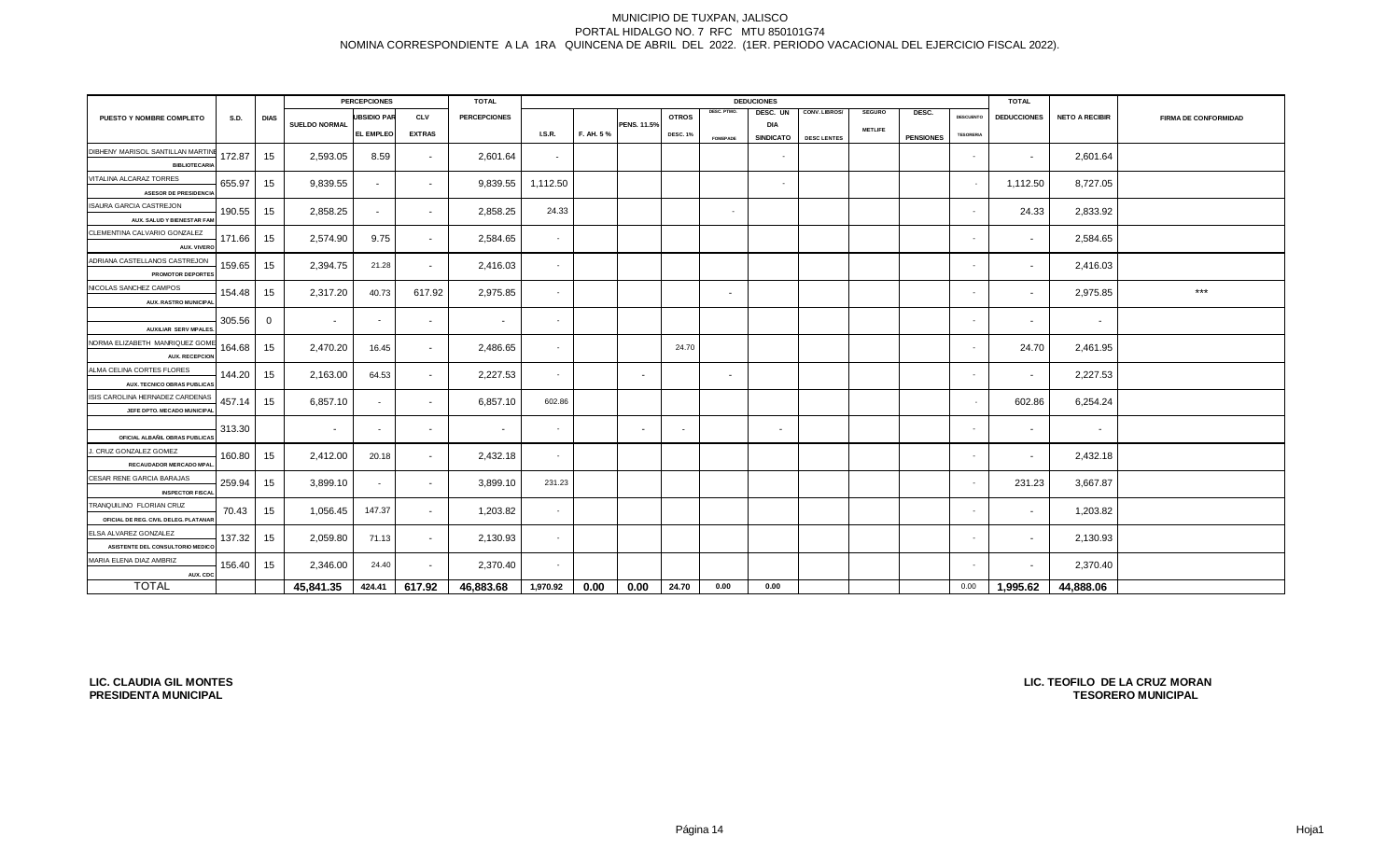|                                                         |             | <b>PERCEPCIONES</b><br><b>DEDUCIONES</b><br><b>TOTAL</b> |               |                    |               |                     |                          | <b>TOTAL</b> |                    |                 |                 |                          |                    |                |                  |                  |                    |                       |                             |
|---------------------------------------------------------|-------------|----------------------------------------------------------|---------------|--------------------|---------------|---------------------|--------------------------|--------------|--------------------|-----------------|-----------------|--------------------------|--------------------|----------------|------------------|------------------|--------------------|-----------------------|-----------------------------|
| PUESTO Y NOMBRE COMPLETO                                | <b>S.D.</b> | <b>DIAS</b>                                              |               | <b>UBSIDIO PAR</b> | <b>CLV</b>    | <b>PERCEPCIONES</b> |                          |              |                    | <b>OTROS</b>    | DESC. PTMO.     | DESC. UN                 | CONV. LIBROS/      | <b>SEGURO</b>  | DESC.            | <b>DESCUENTO</b> | <b>DEDUCCIONES</b> | <b>NETO A RECIBIR</b> | <b>FIRMA DE CONFORMIDAD</b> |
|                                                         |             |                                                          | SUELDO NORMAL | EL EMPLEO          | <b>EXTRAS</b> |                     | <b>I.S.R.</b>            | F. AH. 5%    | <b>PENS. 11.5%</b> | <b>DESC. 2%</b> |                 | DIA<br><b>SINDICATO</b>  | <b>DESC LENTES</b> | <b>METLIFE</b> | <b>PENSIONES</b> | <b>TESORERIA</b> |                    |                       |                             |
| HECTOR GERMAN VELARDE LLAMAS                            |             |                                                          |               |                    |               |                     |                          |              |                    |                 | <b>FOMEPADE</b> |                          |                    |                |                  |                  |                    |                       |                             |
| AUX. DE DIRECCION JURIDICA                              | 655.97      | 15                                                       | 9,839.55      | $\sim$             | 1,475.93      | 11,315.48           | 1,112.50                 |              | 1,131.55           |                 |                 | $\sim$                   |                    |                |                  | $\sim$           | 2,244.05           | 9,071.43              | $\star$                     |
| CESAR GABRIEL VELARDE LLAMAS                            |             |                                                          |               |                    |               |                     | 894.53                   |              |                    |                 |                 |                          |                    |                |                  |                  |                    |                       | $\star$                     |
| <b>AUX. APREMIOS</b>                                    | 570.93      | 15                                                       | 8,563.95      | $\sim$             | 1,284.59      | 9,848.54            |                          | 513.84       | 984.85             | 85.64           |                 | $\sim$                   |                    |                |                  | $\sim$           | 2,478.86           | 7,369.68              |                             |
| SALVADOR GOMEZ SANCHEZ                                  | 655.97      | 15                                                       | 9,839.55      | $\sim$             | $\sim$        | 9,839.55            | 1,112.50                 |              |                    |                 |                 | $\sim$                   |                    |                |                  | $\sim$           | 1,112.50           | 8,727.05              |                             |
| <b>ASESOR DE REGIDORES</b>                              |             |                                                          |               |                    |               |                     |                          |              |                    |                 |                 |                          |                    |                |                  |                  |                    |                       |                             |
| EUSTOLIO SANCHEZ CARDENAS                               | 123.60      | 15                                                       | 1,854.00      | 84.31              | 123.60        | 2,061.91            | $\overline{\phantom{a}}$ |              |                    |                 |                 | $\sim$                   |                    |                |                  | $\sim$           | $\sim$             | 2,061.91              | $\star$                     |
| <b>JARDINERO</b>                                        |             |                                                          |               |                    |               |                     |                          |              |                    |                 |                 |                          |                    |                |                  |                  |                    |                       |                             |
| RAMIRO ORTIZ ROSALES                                    | 169.95      | 15                                                       | 2,549.25      | 11.39              | $\sim$        | 2,560.64            | $\overline{\phantom{a}}$ |              |                    |                 |                 | $\sim$                   |                    |                |                  | $\sim$           | $\sim$             | 2,560.64              |                             |
| VELADOR                                                 |             |                                                          |               |                    |               |                     |                          |              |                    |                 |                 |                          |                    |                |                  |                  |                    |                       |                             |
| AUX. CASA DE LA CULTURA                                 | 153.47      |                                                          |               |                    | $\sim$        | $\sim$              | $\overline{\phantom{a}}$ |              |                    |                 |                 | $\sim$                   |                    |                |                  |                  | $\sim$             | $\sim$                |                             |
| ANDRIK ROBERTO RUIZ ROLON                               |             |                                                          |               |                    |               |                     |                          |              |                    |                 |                 |                          |                    |                |                  |                  |                    |                       |                             |
| <b>INSPECTOR DE SERVICIOS PUBLICOS MPALES</b>           | 308.97      | 15                                                       | 4,634.55      | $\sim$             | $\sim$        | 4,634.55            | 295.24                   |              |                    |                 | $\sim$          | $\sim$                   | $\sim$             |                |                  | $\sim$           | 295.24             | 4,339.31              |                             |
| LEONARDO ADONAY GUERRERO PUEN                           | 308.97      | 15                                                       | 4.634.55      | $\sim$             | $\sim$        | 4,634.55            | 295.24                   |              |                    |                 |                 | $\sim$                   |                    |                |                  |                  | 295.24             | 4,339.31              |                             |
| ORGANO DE CONTROL INTERNO                               |             |                                                          |               |                    |               |                     |                          |              |                    |                 |                 |                          |                    |                |                  |                  |                    |                       |                             |
| FRANCISCO JAVIER HERNANDEZ VAZQU                        | 164.80      | 15                                                       | 2,472.00      | 16.34              | 164.80        | 2,653.14            | $\sim$                   |              |                    |                 | $\sim$          | $\sim$                   |                    |                |                  | $\sim$           | $\sim$             | 2,653.14              | $\star$                     |
| <b>INSPECTOR DE LIMPIEZA</b>                            |             |                                                          |               |                    |               |                     |                          |              |                    |                 |                 |                          |                    |                |                  |                  |                    |                       |                             |
| IGNACIO ISABELES GOMEZ                                  | 200.85      | 15                                                       | 3,012.75      | $\sim$             | $\sim$        | 3,012.75            | 37.78                    |              |                    |                 |                 | $\overline{\phantom{a}}$ |                    |                |                  | $\sim$           | 37.78              | 2,974.97              |                             |
| AUX. COM. SOCIAL<br><b>LVA CRISTINA VARGAS MARTINEZ</b> |             |                                                          |               |                    |               |                     |                          |              |                    |                 |                 |                          |                    |                |                  |                  |                    |                       |                             |
| <b>SECRETARIA PARTICULA</b>                             | 231.72      | 15                                                       | 3,475.80      | $\sim$             | 3,280.00      | 6,755.80            | 94.30                    |              |                    | 34.76           |                 | $\overline{\phantom{a}}$ |                    |                |                  |                  | 129.06             | 6,626.74              |                             |
| MIGUEL ANGEL MEJIA MANRIQUEZ                            |             |                                                          |               |                    |               |                     |                          |              |                    |                 |                 |                          |                    |                |                  |                  |                    |                       |                             |
| AUX. CASA DE LA CULTURA                                 | 270.33      | 15                                                       | 4,054.95      | $\sim$             | $\sim$        | 4,054.95            | 244.79                   |              |                    |                 |                 | $\sim$                   |                    |                |                  | $\sim$           | 244.79             | 3,810.16              |                             |
| ANA ELSA LIZARDI FLORES                                 | 156.91      | 15                                                       | 2,353.65      | 23.91              | $\sim$        | 2,377.56            | $\sim$                   |              |                    | 23.54           |                 | $\sim$                   |                    |                |                  | $\sim$           | 23.54              | 2,354.02              |                             |
| <b>AUX. PLANEACION</b>                                  |             |                                                          |               |                    |               |                     |                          |              |                    |                 |                 |                          |                    |                |                  |                  |                    |                       |                             |
| NADIA LIZBETH FIGUEROA TORRES                           | 110.07      | 15                                                       | 1,651.05      | 109.21             | $\sim$        | 1,760.26            | $\overline{\phantom{a}}$ |              |                    |                 |                 | $\sim$                   |                    |                |                  | $\sim$           |                    | 1,760.26              |                             |
| <b>SECRETARIA CEMENTERIOS</b>                           |             |                                                          |               |                    |               |                     |                          |              |                    |                 |                 |                          |                    |                |                  |                  |                    |                       |                             |
|                                                         | 193.10      | $\mathbf{0}$                                             | $\sim$        | $\sim$             | $\sim$        | $\sim$              |                          |              |                    | $\sim$          |                 | $\sim$                   |                    |                |                  | $\sim$           | $\sim$             | $\sim$                |                             |
| <b>ASISTENTE JURIDICO</b>                               |             |                                                          | 58,935.60     | 245.16             | 6,328.93      | 65,509.69           | 4,086.88                 |              | 513.84 2,116.40    |                 |                 | $\sim$                   |                    |                | $\sim 100$       |                  | 6,861.05           | 58,648.63             |                             |
|                                                         |             |                                                          |               |                    |               |                     |                          |              |                    | 143.93          | $\sim$          |                          | <b>Contract</b>    |                |                  | $\sim 10^{-11}$  |                    |                       |                             |

| 523,020.75 | 2,929.60 | 20,767.41 | 546,717.76 | 28,273.75 | 7,209.68 | 14,950.09 | 1,499.03 |                    | $\sim$ | 593.73   | 15.411.49 | 67,937.76     | 478,779.99 |  |
|------------|----------|-----------|------------|-----------|----------|-----------|----------|--------------------|--------|----------|-----------|---------------|------------|--|
|            |          |           |            |           |          |           | 1%       |                    |        | 6%       |           | UN DIA        |            |  |
|            |          |           |            |           |          | Martha    | 742.86   | <b>JOSE MANUEL</b> |        | 4,248.59 |           |               |            |  |
|            |          |           |            |           |          | ROXAN/    | 620.76   | <b>BRENDA</b>      |        | 2.961.08 |           | <b>PATY</b>   |            |  |
|            |          |           |            |           |          |           |          |                    |        | 7,209.68 |           | <b>MARTHA</b> |            |  |

NVO. SIND 200.83

**LIC. CLAUDIA GIL MONTES PRESIDENTA MUNICIPAL**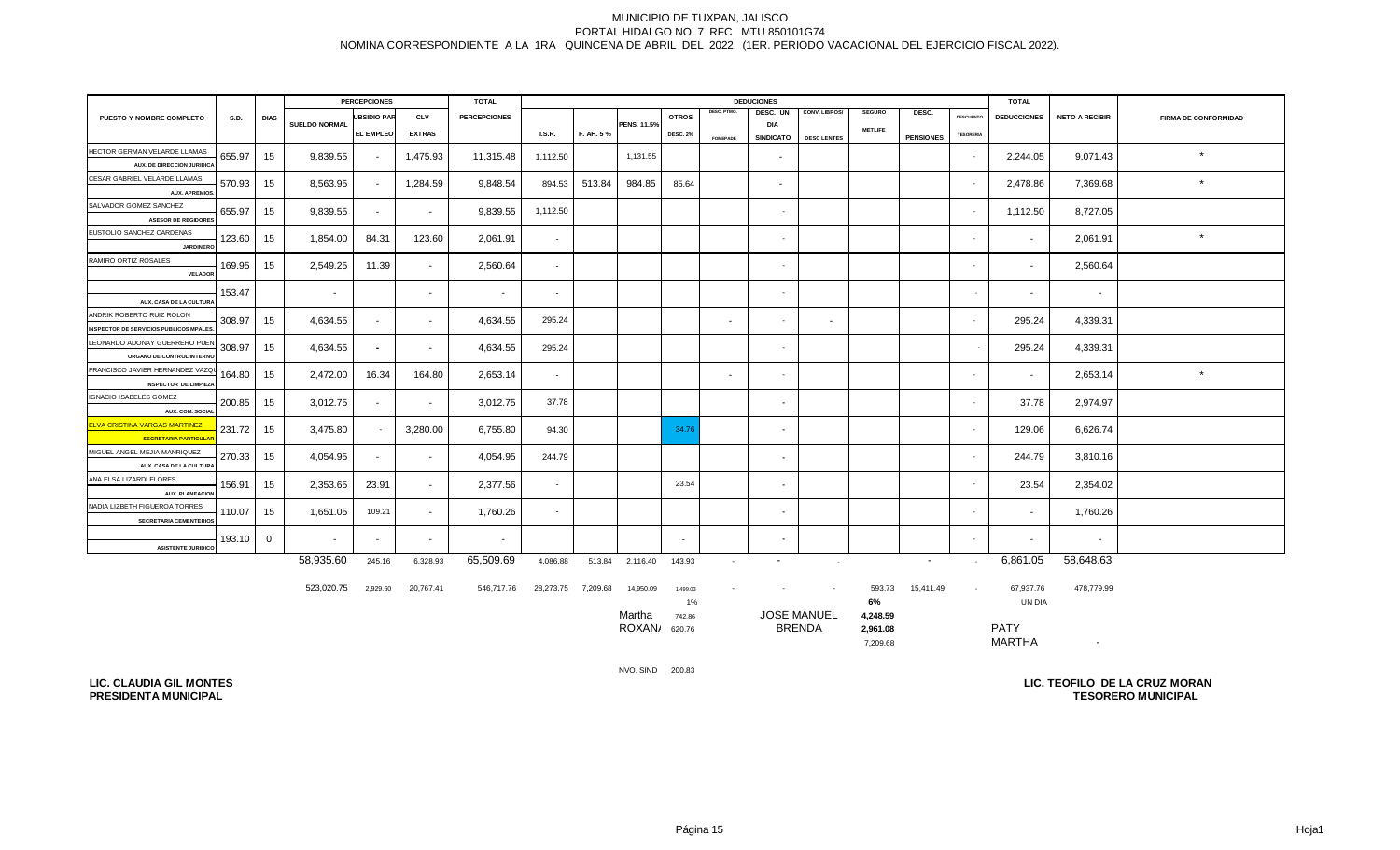|                                                                       |        |             |               | <b>PERCEPCIONES</b>      |                          | <b>TOTAL</b>        |           |                          |                          |                 |                 | <b>DEDUCIONES</b>              |                      |                          |                          |                  | <b>TOTAL</b>       |                       |                             |
|-----------------------------------------------------------------------|--------|-------------|---------------|--------------------------|--------------------------|---------------------|-----------|--------------------------|--------------------------|-----------------|-----------------|--------------------------------|----------------------|--------------------------|--------------------------|------------------|--------------------|-----------------------|-----------------------------|
| PUESTO Y NOMBRE COMPLETO                                              | S.D.   | <b>DIAS</b> |               | <b>UBSIDIO PAR</b>       | <b>CLV</b>               | <b>PERCEPCIONES</b> |           |                          |                          | <b>OTROS</b>    | DESC. PTMO.     | DESC. UN                       | <b>CONV. LIBROS/</b> | <b>SEGURO</b>            | DESC.                    | <b>DESCUENTO</b> | <b>DEDUCCIONES</b> | <b>NETO A RECIBIR</b> | <b>FIRMA DE CONFORMIDAD</b> |
|                                                                       |        |             | SUELDO NORMAL | EL EMPLEO                | <b>EXTRAS</b>            |                     | LS.R.     | F. AH. 5%                | PENS. 11.5%              | <b>DESC. 2%</b> | <b>FOMEPADE</b> | <b>DIA</b><br><b>SINDICATO</b> | <b>DESC LENTES</b>   | <b>METLIFE</b>           | <b>PENSIONES</b>         | <b>TESORERIA</b> |                    |                       |                             |
| ALONSO PULIDO DIAZ<br>JEFE PROMOCION ECONOMIC.                        | 457.14 | 15          | 6,857.10      | $\overline{\phantom{a}}$ | $\sim$                   | 6,857.10            | 602.86    |                          | $\overline{\phantom{a}}$ |                 |                 | $\sim$                         |                      |                          | $\overline{\phantom{a}}$ | $\sim$           | 602.86             | 6,254.24              |                             |
| EVERARDO SANTANA AGUILAR                                              | 457.14 | 15          | 6,857.10      | $\sim$                   | $\sim$                   | 6,857.10            | 602.86    | $\sim$                   | $\blacksquare$           | $\sim$          |                 | $\sim$                         |                      |                          | $\sim$                   | $\sim$           | 602.86             | 6,254.24              |                             |
| <b>ASESOR DE PRESIDENCIA</b>                                          |        |             |               |                          |                          |                     |           |                          |                          |                 |                 |                                |                      |                          |                          |                  |                    |                       |                             |
| VICENTE MORAN CHAVEZ<br><b>VELADOR RASTRO MUNICIPA</b>                | 172.87 | 15          | 2,593.05      | 8.59                     | $\sim$                   | 2,601.64            | $\sim$    | $\overline{\phantom{a}}$ | $\overline{\phantom{a}}$ | $\sim$          |                 | $\sim$                         |                      |                          | $\overline{\phantom{a}}$ |                  | $\sim$             | 2,601.64              | $***$                       |
| MARIO ORLANDO TRUJILLO HERNAND<br>JEFE DE ENLACE CIUDADANO            | 457.14 | 15          | 6,857.10      | $\sim$                   | $\overline{\phantom{a}}$ | 6,857.10            | 602.86    |                          |                          | $\sim$          |                 | $\sim$                         |                      |                          | $\sim$                   | $\sim$           | 602.86             | 6,254.24              |                             |
| ROBERTO RAMON GONZALEZ MURGUI<br>OPERADO                              | 375.95 | 15          | 5,639.25      | $\blacksquare$           | 1,315.83                 | 6,955.08            | 421.27    | $\sim$                   | $\blacksquare$           | $\sim$          |                 | $\sim$                         |                      |                          |                          | $\sim$           | 421.27             | 6,533.81              | $\star$                     |
| KARLA YESENIA GALVAN AGUILAR<br>SECRETARIA INTEGRACION DELE           | 190.55 | 15          | 2,858.25      | $\sim$                   | $\sim$                   | 2,858.25            | 24.33     | $\sim$                   | $\blacksquare$           | $\sim$          |                 | $\sim$                         |                      |                          | $\sim$                   | $\sim$           | 24.33              | 2,833.92              |                             |
| YESICA ADILENE MEIIA MORFIN<br>JEFE DE INGRESOS Y SERVICIOS COACTIVOS | 457.14 | 15          | 6,857.10      | $\sim$                   | $\overline{\phantom{a}}$ | 6,857.10            | 602.86    |                          |                          | $\sim$          |                 | $\sim$                         |                      |                          | $\sim$                   | $\sim$           | 602.86             | 6,254.24              |                             |
| ALDO SAMAEL MACHUCA VAZQUEZ<br><b>AUX. BINESTAR SOCIAL</b>            | 153.47 | 15          | 2,302.05      | 41.70                    | $\sim$                   | 2,343.75            | $\sim$    | $\blacksquare$           | $\blacksquare$           | $\sim$          |                 | $\sim$                         |                      |                          |                          | $\sim$           | $\sim$             | 2,343.75              |                             |
| MA. MERCEDES GONZALEZ VAZQUEZ<br>ENCARGADA DE EQ. DE BOMBE            | 170.70 | 15          | 2,560.50      | 10.67                    |                          | 2,571.17            |           |                          |                          |                 |                 |                                |                      |                          |                          |                  |                    | 2,571.17              |                             |
| ERNESTO RAMIREZ CHOCOTECO<br><b>CHOFER PARQUES Y JARDINES</b>         | 233.81 | 15          | 3,507.15      |                          | $\overline{\phantom{a}}$ | 3,507.15            | 97.03     |                          |                          |                 |                 |                                |                      |                          |                          |                  | 97.03              | 3,410.12              |                             |
| KARLA AZUCENA RADILLA CHOCOTEC                                        | 457.14 | 15          | 6,857.10      |                          |                          | 6,857.10            | 602.86    |                          |                          |                 |                 |                                |                      |                          |                          |                  | 602.86             | 6,254.24              |                             |
| JEFE DE APREMIO:<br>LIZBETH NAYELI MORAN FABIAN                       | 200.85 | 15          | 3,012.75      |                          |                          | 3,012.75            | 37.78     |                          |                          |                 |                 |                                |                      |                          |                          |                  | 37.78              | 2,974.97              |                             |
| <b>AUX. COM SOCIA</b><br>BENJAMIN CORTES LUIS JUAN                    | 200.85 | 15          | 3,012.75      |                          |                          | 3,012.75            | 37.78     |                          |                          |                 |                 |                                |                      |                          |                          |                  | 37.78              | 2,974.97              |                             |
| AUX. COM SOCIA<br>JUAN CARLOS MARTINEZ MARTINEZ                       | 184.63 | 15          | 2,769.45      |                          |                          | 2,769.45            | 16.60     |                          |                          |                 |                 |                                |                      |                          |                          |                  | 16.60              | 2,752.85              |                             |
| AUX. CASA DE LA CULTURA (MURALISTA<br>MARIA ANTONIETA MENDOZA GUZMAN  | 172.87 | 15          | 2,593.05      | 8.59                     |                          | 2,601.64            |           |                          |                          |                 |                 |                                |                      |                          |                          |                  | $\sim$             | 2,601.64              |                             |
| <b>AUX. CDC CAMICHINE:</b><br>JOSE DE JESUS GONZALEZ MURGUIA          | 200.85 | 15          | 3,012.75      |                          |                          | 3,012.75            | 37.78     |                          |                          |                 |                 |                                |                      |                          |                          |                  | 37.78              | 2,974.97              |                             |
| AUX. COM SOCIA                                                        |        |             |               |                          |                          |                     |           |                          |                          |                 |                 |                                |                      |                          |                          |                  |                    |                       |                             |
| JUAN ALEGRIA LUIS JUAN<br>CAMPANERO                                   | 172.87 | 15          | 2,593.05      | 8.59                     | 172.87                   | 2,774.51            |           |                          |                          |                 |                 |                                |                      |                          |                          |                  |                    | 2,774.51              | $\star$                     |
| HECTOR CAMPOS GONZALEZ<br><b>AUXILIAR EDUCACION</b>                   | 218.06 | 15          | 3,270.90      | $\sim$                   | $\sim$                   | 3,270.90            | 76.47     |                          | 376.15                   | 32.71           |                 | $\sim$                         |                      |                          | 1,527.00                 | $\sim$           | 2,012.33           | 1,258.57              |                             |
| JOSE LUIS HERNANDEZ BUENO<br><b>AUXILIAR EDUCACION</b>                | 218.06 | 15          | 3,270.90      | $\sim$                   | $\sim$                   | 3,270.90            | 76.47     |                          | 376.15                   | 32.71           |                 | $\overline{\phantom{a}}$       |                      |                          | 1,309.00                 | $\sim$           | 1,794.33           | 1,476.57              |                             |
|                                                                       |        |             | 77,281.35     | 78.14                    | #######                  | 78,848.19           | 3,839.81  | $\sim$                   | 752.31                   | 65.42           | $\sim$          | $\blacksquare$                 | $\blacksquare$       | $\overline{\phantom{a}}$ | 2,836.00                 | $\sim$           | 7,493.54           | 71,354.65             |                             |
| <b>TOTAL</b>                                                          |        |             | 600,302.10    | 3,007.74                 | 22,256.10                | 625,565.94          | 32,113.56 | 7,209.68                 | 15,702.40                | 1,564.45        |                 | $\overline{\phantom{a}}$       | $\sim$               | 593.73                   | 18,247.49                | $\sim$           | 75,431.30          | 550,134.64            |                             |

LIC. CLAUDIA GIL MONTES

LIC. TEOFILO DE LA CRUZ MORAN